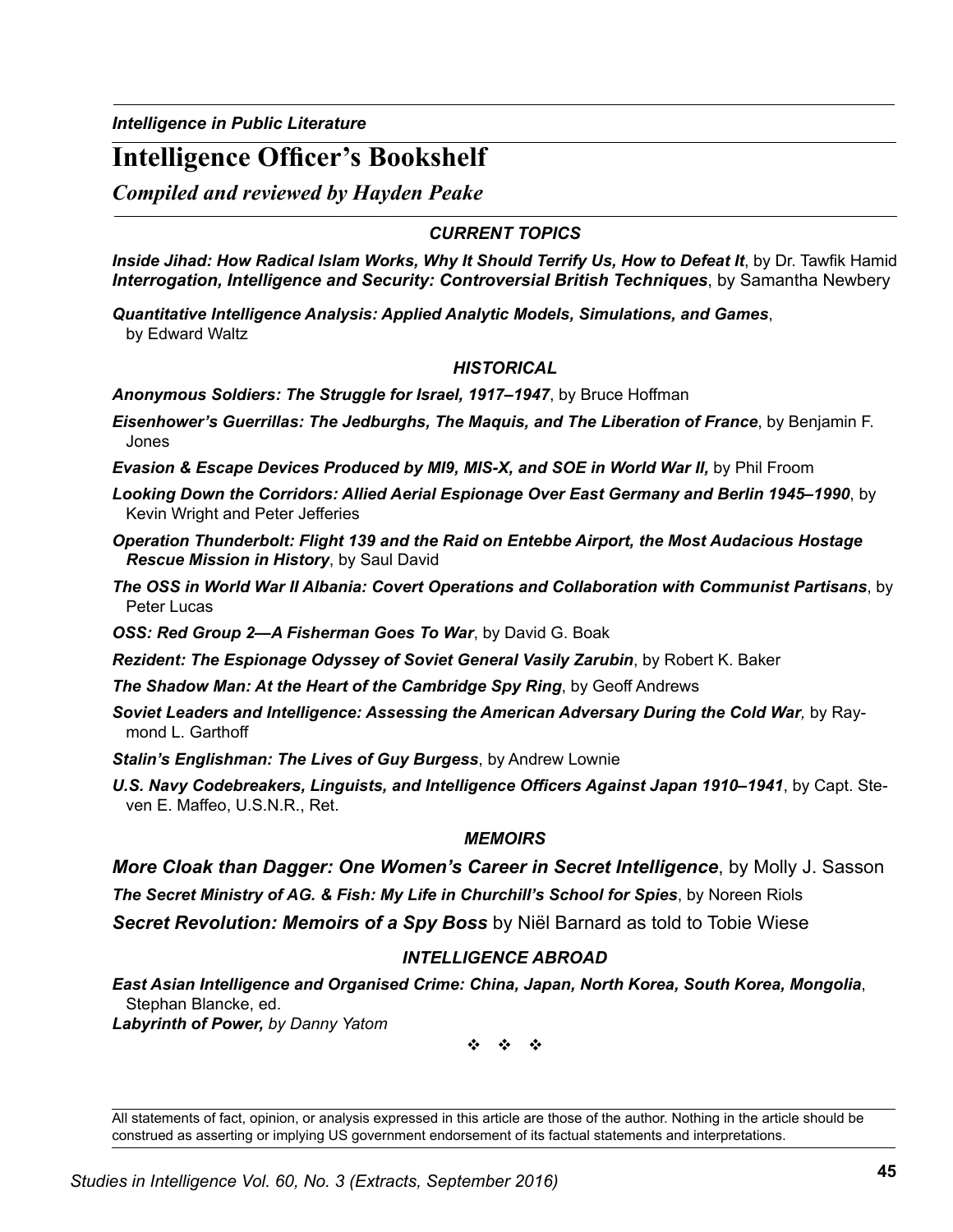### *CURRENT TOPICS*

*Inside Jihad: How Radical Islam Works, Why It Should Terrify Us, How to Defeat It*, by Dr. Tawfik Hamid. (Mountain Lake Press, 2015) 238, end of chapter notes, bibliography, appendices, index. Updated edition.

Historians refer to the period in the 1930s when Winston Churchill was without a Cabinet position as his "wilderness years."<sup>a</sup> Although he had no official influence at the time , the future prime minister paid close attention to Germany's illegal rearmament and would later write that, "My warnings over the last six years had been so numerous, so detailed, and were now so terribly vindicated, that no one could gainsay me."<sup>b</sup> Dr. Tawfik Hamid finds himself in a parallel position with respect to the contemporary threat from radical Islam, and his book, *Inside Jihad*, seeks to alert the public before it is too late. What qualifications does he possess that justify his position?

By his telling, Dr. Hamid was born in Cairo in 1961 to a respectable Muslim family. He studied Islam in high school, where he was exposed to some anti-Christian views, but it wasn't until he entered medical school to follow in his father's footsteps that he became radicalized. Although he didn't know it then, he soon found out that "medical schools at the time had become vanguards of fundamentalism in most Egyptian universities." (31) He was spotted by Jamaa Islamiya (Islamic Group), which prepared recruits for leadership positions in other jihadist organizations. He attended lectures by Dr. Ayman al-Zawahiri—who would later become Osama Bin Laden's deputy and then leader of al-Qa'ida—and for the next three years—1979–1982— worked to become a jihadist, ready to "fight and kill the Russian invaders in the name of Allah." (51) At the same time, he gradually noticed conflicts between the Jamaa interpretations of the Quran and what the book actually said. Then, he learned of a plan to "kidnap a police officer at a medical school function and 'bury him alive.'" (52) It didn't happen, but this and other incidents led to his association with

another Muslim group—the Quranics—who followed the traditional Quran, avoiding radical jihadist interpretations. In the end, he decided to leave Jamaa despite their threat, "Apostates such as you will be killed." (53)

Dr. Hamid then emigrated to the United States, where he attended Stanford and Georgetown Universities and obtained degrees in internal medicine and cognitive psychology. He goes on to explain explain that, as the terrorist threat became "an intractable scourge" (13) in the United States, he noticed that some observers failed to distinguish between the goals and beliefs of traditional Islam and the distorted dogma of Islamic radicalism, the perpetrators of the terror. *Inside Jihad* seeks to clarify the differences and to suggest what can be done to neutralize the threat.

Dr. Hamid identifies the "myths and misconceptions about Islam" and the root causes that distinguish it from jihadism. He argues, persuasively and ominously, that many world leaders do not realize that the principal cause of the radicalism is the version of Islam "currently taught and practiced in the vast majority of Muslim communities." (56) Then he discusses the "categories of Islamic belief" and what needs to be understood about each one. He sees undue emphasis on the distinction between Sunni and Shia Muslims, "they do not differ doctrinally in significant ways" their murderous clashes notwithstanding. Their motivations and tactics are the same, he suggests. What should be studied in detail when considering Islamic terror are the differences "between Salafi Islam, or Salifism, and Sufi Islam," and he deals with both in some detail. (79)

In Dr. Hamid's view, the West is losing the struggle against radical Islam, in part by refusing to criticize the reality of its actions while not recognizing—together with many Muslims—what must be done to reform the radicals. He discusses at length steps toward Islamic reformation.

a. Martin Gilbert, *Winston Churchill: The Wilderness Years* (Macmillan, 1981).

b. Winston S. Churchill, *The Gathering Storm* (Houghton Mifflin, 1948), 667.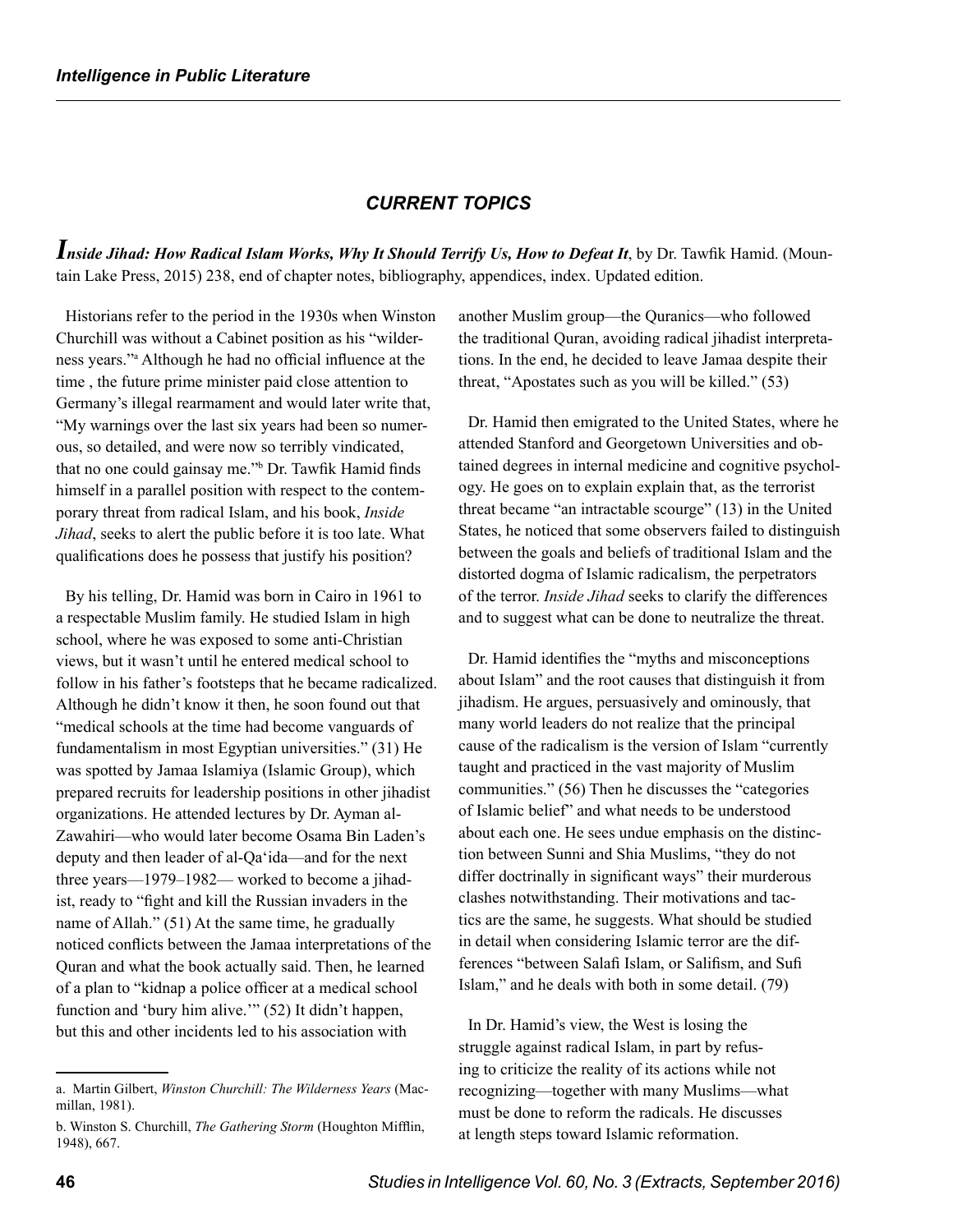*Inside Jihad* concludes with an extensive account of "a strategic plan to defeat radical Islam" that draws on the information in the earlier chapters. Dr. Hamid offers no silver bullet solutions; instead, he focuses on what must be

done to defeat Salafism and its goal of an Islamic world under Sharia law. In many ways, *Inside Jihad* is a deeply disturbing book, but one that should be taken seriously.

*Interrogation, Intelligence and Security: Controversial British Techniques*, by Samantha Newbery. (Manchester University Press, 2015) 226, end of chapter notes, bibliography, photos, index.

Samantha Newbery is a lecturer in contemporary intelligence studies at the University of Salford, where she specializes in ethical aspects of counterterrorism and counterinsurgency. In *Interrogation, Intelligence and Security*, she examines the so-called "five techniques" of interrogation developed and used by the British military after 1945: uncomfortable stress position, hooding, loud continuous noise, sleep deprivation, and restricting the quality and amount of food intake. The European Commission on Human Rights branded these techniques as "torture" in 1976, but Newberry "avoids describing the 'five techniques' as torture." She acknowledges the existence of the current debate on torture but focuses instead on the origins of the techniques, their objectives, and their results. (3–4) She also recognizes that the benefits of interrogation are difficult to measure, even qualitatively.

After reviewing the "five techniques" and some variations often used in various emergencies since 1945, Newberry analyzes their use in three operations for which public reports are available: Aden (1963–67), Northern Ireland (1971), and Iraq (2003). She writes that in Aden "the military and Special Branch were convinced that interrogation was a valuable source of information." (52) But she acknowledges there were allegations of mistreatment that potentially lessened their value and complicated cor-relating results with "specific evidence" they may have provided. (52)

Use of the "five techniques" in Northern Ireland was more complex and involved MI5 as well as the military. Complaints from those interrogated created political problems and investigations that led the British prime minister to ban their use in 1972. Newbury devotes a chapter to examples that suggest valuable intelligence was acquired. Nevertheless, she concludes that, overall, there was "a miscalculation." (125)

That the banned techniques were employed at all in Iraq is surprising. Newbery writes with a hint of cynicism that the directive banning their use "had very largely fallen from corporate memory." (148) She analyzes three operations—one called the "Temporary Detention Facility Episode," (TDF) during which a detainee in Basra died under interrogation with the techniques. She shows how the techniques changed since the 1970s and how sensitive the public has become to their use. Another inquiry followed the TDF episode. It called for additional training and specificity about what is permissible in deploying this "method of obtaining intelligence." (182)

*Interrogation, Intelligence and Security* concludes with a review of the lessons learned, noting that the "five techniques" were used "because there is a willingness to believe they produce intelligence and enhance security" (196), while stressing that new policy directives must nevertheless be adhered to. This is a thoughtful and valuable book.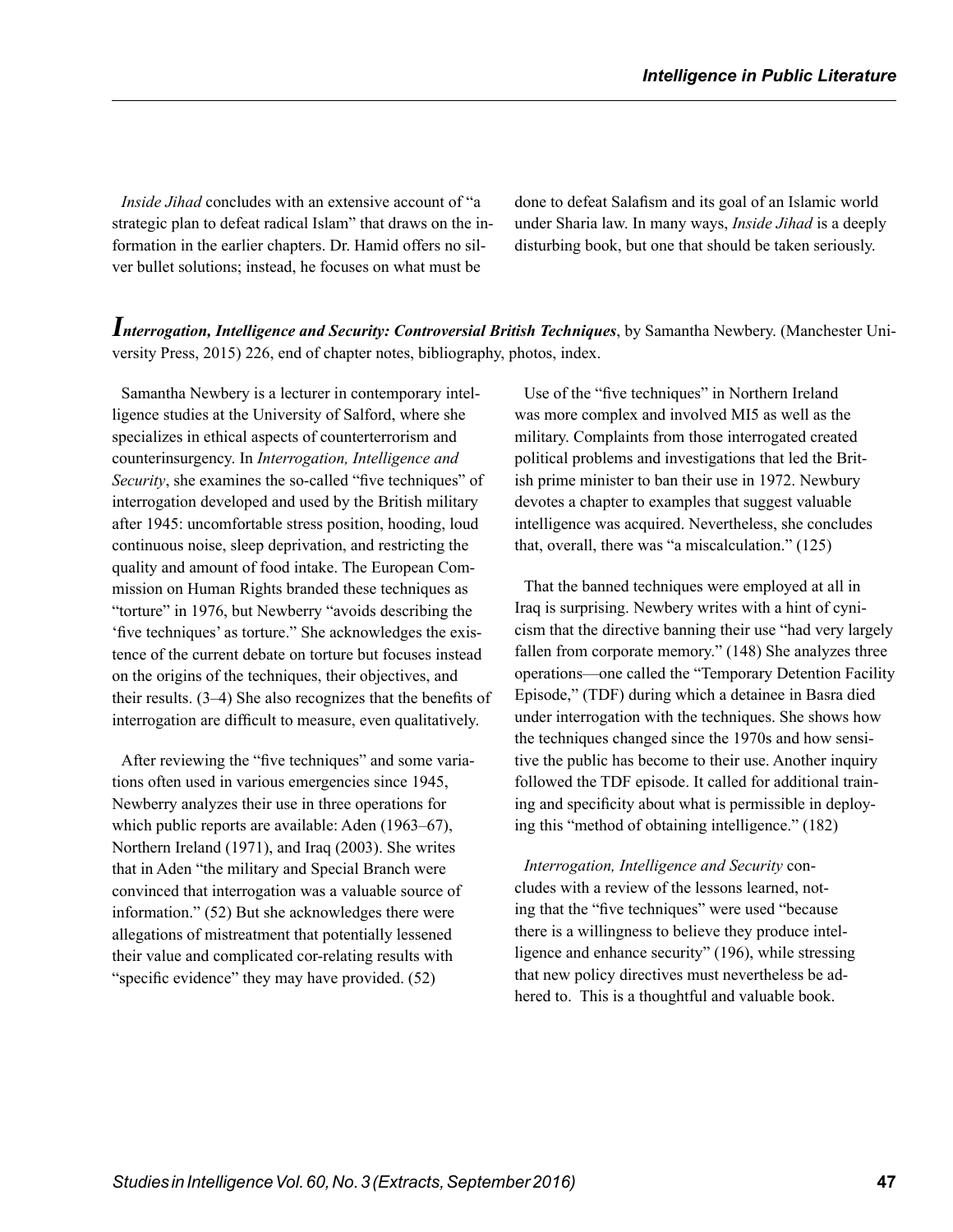*Quantitative Intelligence Analysis: Applied Analytic Models, Simulations, and Games*, by Edward Waltz. (Rowman and Littlefield, 2014) 282, end of chapter notes, appendices, diagrams, index.

In his foreword to *Quantitative Intelligence Analysis*, former DDI and NIC chairman John Gannon observes that, "In my early years as an analyst and manager . . . individual brainpower and expertise were the coin of the realm. Methodological approaches, by contrast, assumed time-consuming and credit-sharing collaboration, which was less valued." He sums up the situation saying, "This undercurrent of resistance to tools and techniques both from individual analysts and the bureaucracy itself, was endemic in the Community into the 1990s."  $(xx)^a$ 

Since then, the advancing information age and the high volume of data involved in analysis has imposed changes in that approach. Today, Intelligence Community analysts routinely employ state-of-the-art, structured analytic techniques such as those described by Richards Heuer and Randolph Pherson.<sup>b</sup> "Brainpower," writes Gannon, "is now viewed as enhanced by the rigor of modeling, dynamic simulations, and interactive games that are the wave of the Intelligence Community's collaborative future." (xxii)

In *Quantitative Intelligence Analysis*, Dr. Edward Waltz, a senior researcher at Virginia Tech University who has studied these new methods, provides the conceptual background and illustrates the practical application of these techniques in the form of models. The models Waltz has devised "refer to the detailed and often technical

descriptions or representations of the analysts' thinking" about the subjects with which he is confronted. (1)

Walz defines the models in the analyst's mind as implicit and those in words, graphics, or on a computer terminal as explicit. He goes on to explain their limitations—how implicit mental models are transformed into explicit computer models, and how they are applied to intelligence problems. The models discussed are illustrated with graphic representations and narrative explanations of what the analyst is thinking or the computer is executing. Then he devotes chapters to show how they are used in target analysis, wargaming, and collection operations that illustrate the power they confer on collaborative work and how teams interact. He offers "case studies" to clarify the process.

A word of caution is warranted here: the procedures illustrated by graphic representations are rather complex. Moreover, the case studies are very general, which is to say that this is not a primer. The quantitative aspect of the book refers to mathematical probability and statistical methods used to evaluate data, but for the most part no detailed explanation of the underlying mathematics is included. He only describes their functions. (131)

*Quantitative Intelligence Analysis* is not a step-by-step, how-to book and is probably best suited for the classroom or for experienced analysts who haven't employed these techniques in their work. But it does demonstrate the complexity of modern analytic procedures; the potential value of team analysis; and the extensive technical support now required compared to the John Gannon era. In that sense it reveals what modern intelligence analysis has become.

a. See in this issue a reprint of Jack Davis, "Why Bad Things Happen to Good Analysts," his chapter in *Analyzing Intelligence: National Security Practitioners' Perspectives* which describes his view of the pressures on analysts that have led to biased analyses.

b. Richards J. Heuer Jr, and Randolph H. Pherson, *Structured Analytic Techniques for Intelligence Analysts* (Sage, 2015).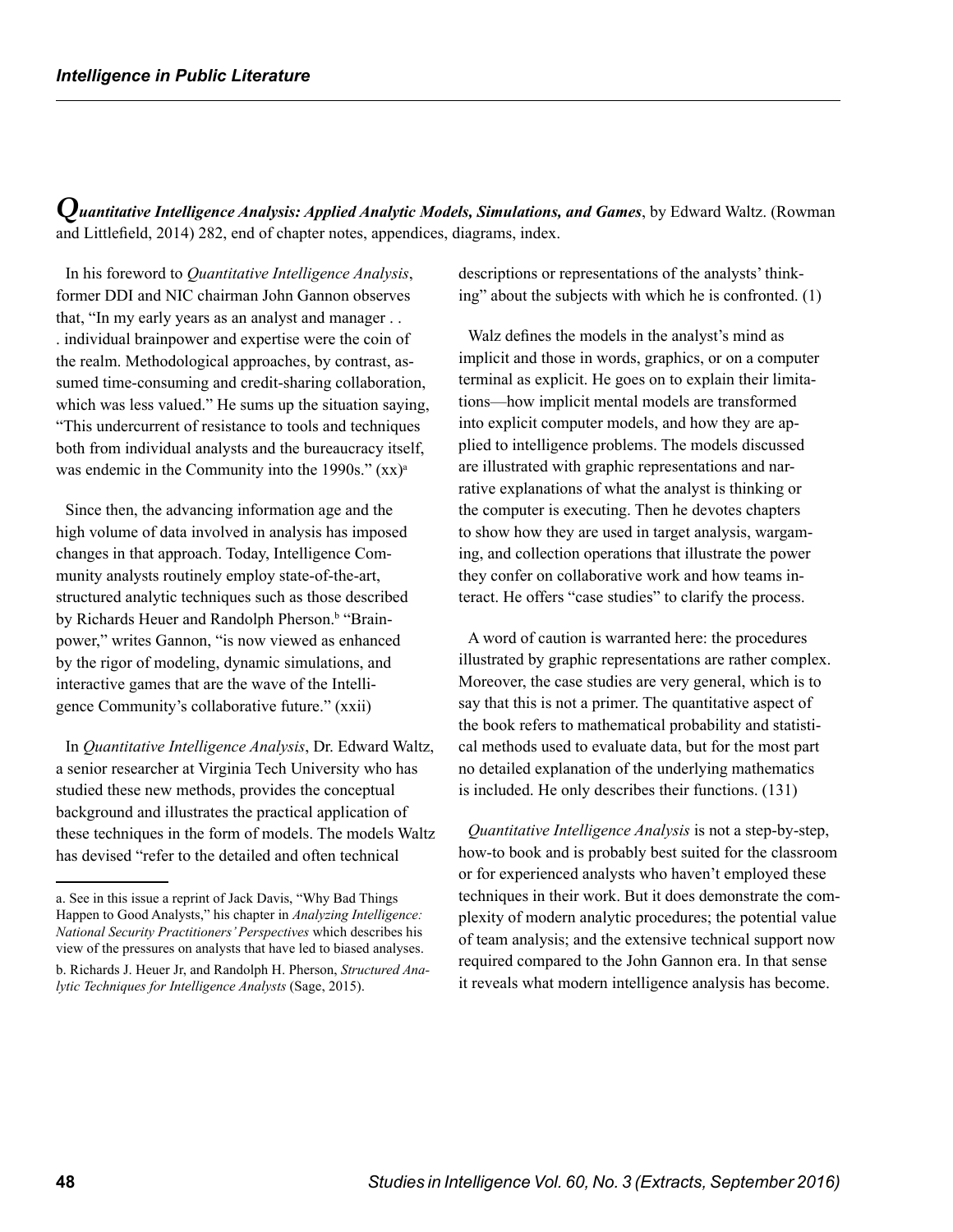# *HISTORICAL*

*Anonymous Soldiers: The Struggle for Israel, 1917–1947*, by Bruce Hoffman (Alfred A. Knopf, 2015), 618 pp., endnotes, bibliography, appendix, photos, maps, index.

Can terrorism succeed? Can it achieve the social and political goals its advocates advance? The conventional wisdom is that in the long run it cannot. Bruce Hoffman, director of the security studies program at Georgetown University and senior fellow at the US Military Academy's Combatting Terrorism Center, asks, if it doesn't work, "why has it persisted for at least the past two millennia and indeed become an increasingly popular means of violent political expression in the 21st century?" (x) *Anonymous Soldiers* answers these questions using the Arab-Zionist conflict as a case study.

Hoffman's interest in this topic began while studying terrorism at Oxford University, when he became aware of the "centrality of intelligence" to the study of history in general and terrorism in particular. (xiii) With the release in 2003 of British Security Service (MI5) documents covering the British struggles in Palestine after WWI and drawing on related firsthand diplomatic accounts, Hoffman was able to analyze the emergence of terrorism as a tool by the Arabs and Jews to achieve their goals. At the outset, the Arabs sought to limit Jewish immigration and territorial ambitions, while making Palestine ungovernable for the British. The Jews demanded the Jewish homeland implicitly promised by the British in the Balfour Declaration and sought to undermine the government when the promise was broken.

In the early post-WWI period, the Arabs reacted with a short-lived, largely rural campaign of terror raids on British forces and Jewish communities that were easily put down by British police and Army troops. But as WWII approached the attacks continued and the demand for increased Jewish immigration quotas grew. Thus the Jews created underground organizationsthe Irgun, the Haganah, and Lohamei Herut Yisrael, known by its

Hebrew acronym, Lehi, to the Jewish and to the British as the Stern Gang<sup>a</sup>—to deal with the Arab campaign of bombings and bloodshed inter-rupted somewhat by the war. These groups would penetrate the Royal Air Force (RAF) and the British Army. Arab attacks increased in frequency and fury after WWII as Holocaust survivors placed new demands on immigration quotas.

Hoffman chronicles these groups as they work individually and sometimes in conjunction to pressure the British government with bombings, assassinations, and prison breaks until its withdrawal in 1947. He uses the famous Irgun attack on the King David Hotel, commanded by Menachem Begin—a future prime minister of Israel—as an exemplar of skill and determination. He questions Begin's later claim in his memoir that, since he had given prior warning so civilians could be evacuated, the attack was not a terrorist act and only the British Mandate personnel were targets. Unfortunately the call came too late and 92 civilians died, mostly Arabs.<sup>b</sup>

The Jewish terrorist acts against British interests were not confined to Palestine—there were attacks in Rome, Cairo, and London—and Hoffman deals with the international furor that led to condemnation by Albert Einstein, among others. These actions sometimes had unintended consequences, as when the 1944 assassination in Cairo of Lord Moyne—a close friend of Churchill—ended any hope of Churchill's backing. International support was important to the Jewish politicians in Palestine who were seeking some accommodation with the British, and Hoffman explains multiple attempts of Jewish leaders to end the attacks, but they continued until the British left.

a. The title of this book comes from a poem by the leader of the Stern Gang.

b. Menachem Begin, *The Revolt: The Dramatic Inside Story of the Irgun* (Nash Publishing, 1972). A plaque affixed to the fence of the rebuilt King David Hotel says that the Irgun gave a 25-minute warning to evacuate the building.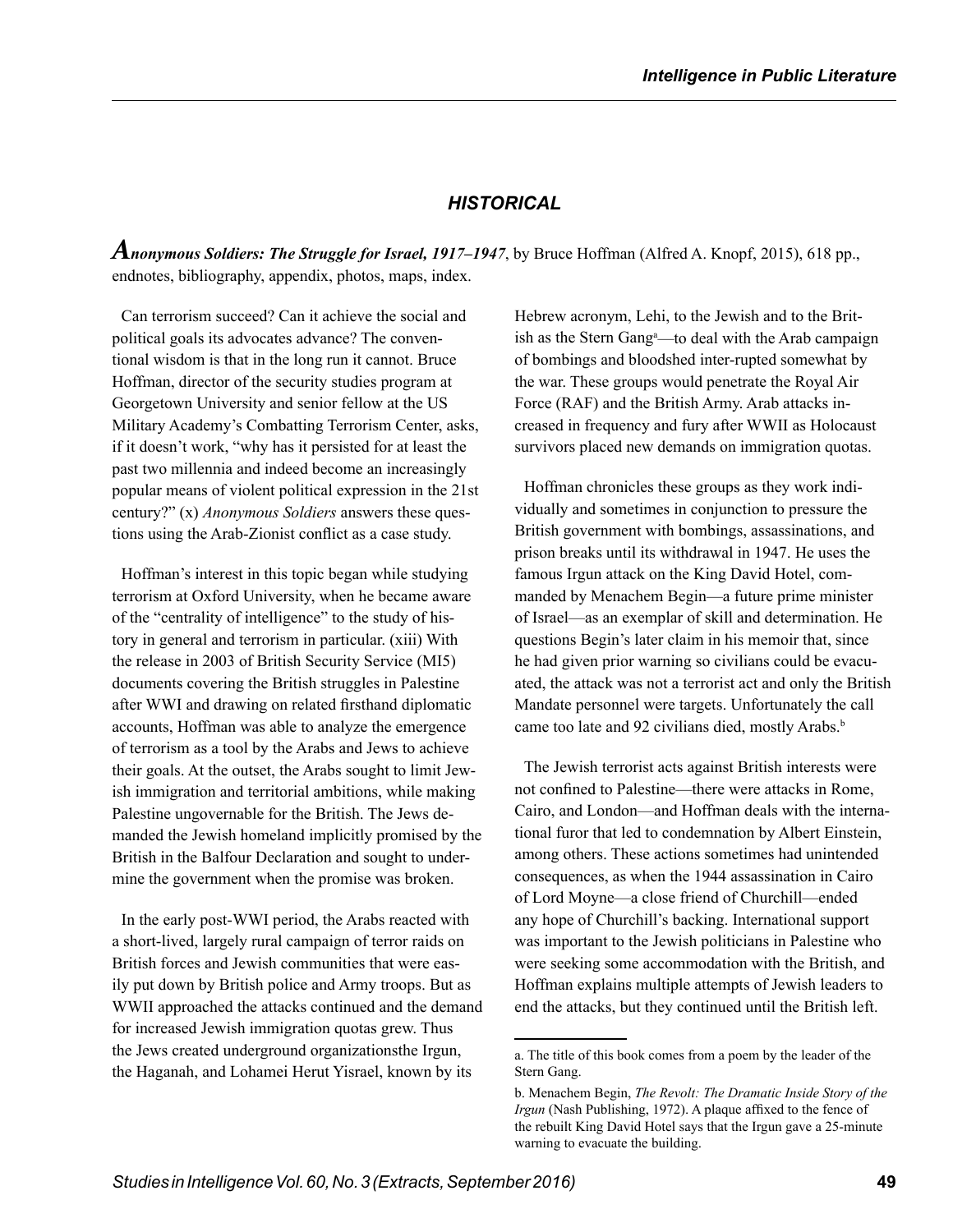Hoffman also deals with the quandary facing British military and security officials in the Palestine Mandate. Even though at one point they enjoyed a "twenty-to-one numerical superiority over five-thousand terrorists" and London was decrypting all the Jewish agencies' traffic, still they could not stop the attacks. Their "Achilles' heel in governance and policing in Palestine," notes Hoffman, "was the lack of intelligence . . . a paucity of Hebrew linguists and skilled detectives." (415) The political leaders were in a similar predicament. Their recommendations for a two-state solution were rejected by the Arabs and, as Hoffman concedes, only full scale war would have stopped the terrorists.

*Anonymous Soldiers* concludes that "Jewish terrorism played a salient role in . . . the British decision to leave Palestine." But many other factors also contributed to the decision, for example, the independence to India, the plight of Holocaust survivors, and lack of a consistent British policy. Hoffman doesn't claim terrorism is the answer to solving dissident revolts. But in the case of the British Palestine Mandate, Begin's strategy of undermining government control expressed in his book, *The Revolt*, had worked. A copy of that "seminal work" was found in an al-Qa'ida library by US military forces in 2001. (484)

*Eisenhower's Guerrillas: The Jedburghs, The Maquis, and The Liberation of France*, by Benjamin F. Jones. (Oxford University Press, 2016) 384, endnotes, bibliography, photos, index.

The story of the OSS Jedburgh teams, their relationship to the French Maquis resistance elements, and their contribution to defeating the Germans in France, has been told before.<sup>a</sup> The typical emphasis on their origins, training, and operations is undertaken with some discussion of the political factors influencing their deployment and rules of engagement. *Eisenhower's Guerrillas*  takes a different approach. While operations comprise an important part of this story—though little new is added—author Benjamin Jones focuses on complicated and often conflicting political objectives of the Allies.

As Colin Beavan explains in *Operation Jedburgh*, the British and Americans viewed the invasion of France as a military operation, the first step on the way to Berlin and Nazi defeat. They planned to establish a military government in France headed by Eisenhower until the end of the war. But as Jones points out, the French provisional government, led by Charles de Gaulle, would have none of it. From their point of view, the invasion was just the first step to regaining French sovereignty. In de Gaulle's view, he would lead the new French government once the Germans were expelled. The French resistance, a loose collection of quasi-military units, ironically supported logistically entirely by the Allies, pledged their allegiance to de Gaulle. Britain and America considered their support after the invasion to be crucial to tying down German military units. De Gaulle agreed, but demanded official American and British recognition of his provisional government before he would consent to Allied use of the resistance. Complicating matters, French recognition was beyond Eisenhower's authority, and Roosevelt opposed it. The practical consequence was that the French were denied a role in planning for the invasion, and that, in turn, made coordination of Jedburgh efforts with the resistance difficult.

Two events occurred that eased Eisenhower's task of getting the support of resistance units after D-Day. First, Roosevelt finally recognized de Gaulle as the leader of France, and second, he added French general Pierre Koenig to his staff to coordinate operations with the French. In the end, resistance operations delayed German movements after D-Day, as intended.

The Jedburghs teams—one American, one Frenchman and one Brit—were originally conceived by the British to support the resistance units with which the Special Operations Executive (SOE) had been working since early in the war. For reasons of security, they were not dropped into France until after the invasion. In his

a. See for example: Colin Beavan, *Operation Jedburgh: D-Day and America's First Shadow War* (Penguin Group, 2006).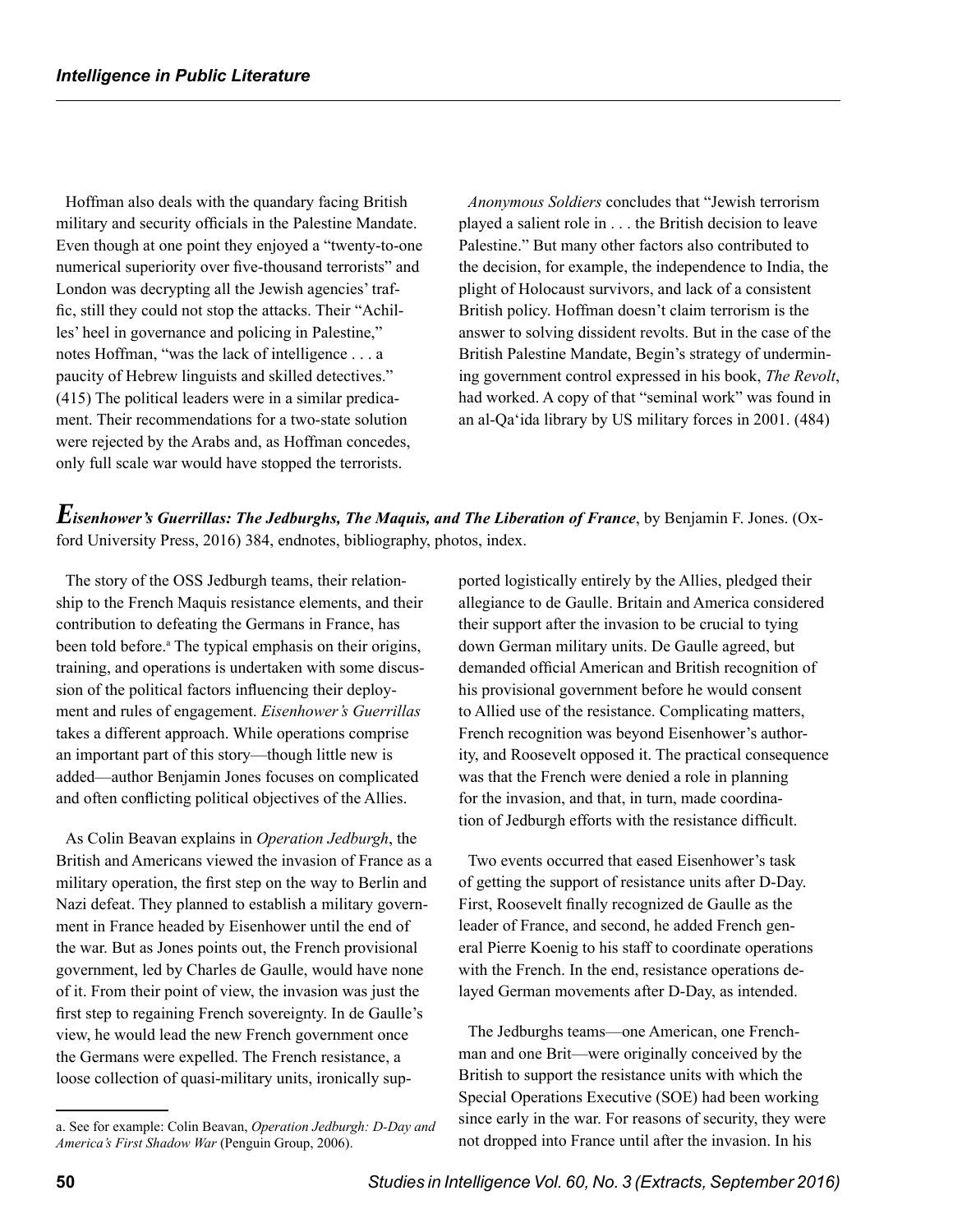book, Beavan shows that the record of the 93 Jedburgh teams was mixed. They performed well only when liaising with well-organized resistance units, though their secondary mission of supporting Allied headquarters

went well, setting a precedent for coalition warfare. *Eisenhower's Guerrillas* reveals the interaction of solid military planning and often conflicting political considerations, and adds a new dimension to the Jedburgh story.

# *Evasion & Escape Devices Produced by MI9, MIS-X, and SOE in World War II, by Phil Froom (Schiffer Publishing, Ltd, 2015) 383, bibliography, appendices, photos, index.*

While undergoing escape and evasion training with the British army in West Germany during the Cold War, Phil Froom developed a passionate interest in the WWII origins of the special devices and procedures that they were then being taught. When he learned that no single book had been written on the subject, he began studying official records and memoirs, collecting documentation from firms that built the special devices, and conducting interviews with survivors to learn how they were actually used. The result is the impressively illustrated coffee table edition, *Evasion & Escape Devices*.

Besides regaining one's freedom, successful escape from captivity had two principal military benefits: return of the highly trained personnel themselves, as well as the intelligence they could provide. For these reasons Britain formed a special unit designated MI9 to conduct the training required before deployment and to develop the devices necessary to aid those captured. *Evasion & Escape Devices* describes how MI9 accomplished its mission in every theater of war. The book pays particular attention to the development of special devices, methods of secret communication with prisoners, and covert delivery of equipment to help prisoners escape and then evade recapture.

The kinds of special devices developed drew heavily on the experience of those who had successfully escaped during WWI and WWII. Communicating with prisoners through "letters and books from home" that contained coded instructions (and later through Red Cross packages and bogus charities), allowed the delivery of instructions and essential devices. Froom provides detailed illustrated examples of silk maps, button compasses, playing cards, passports, needle guns, Gillette razor blades with hidden messages, (255) and a great variety of concealment devices.

When the United States entered the war, its soldiers were faced with the same problems and—based on the British precedent, Froom explains—they established their own version of MI9, designated MIS-X. Located at Ft. Ward, in Alexandria, Virginia. MIS-X developed training programs and a variety of devices. For example, miniature radios were hidden in cigarette packs, cribbage boards, and baseballs. At one point, writes Froom, communication with some camps was such that entire radio sets were shipped and the prisoners managed to steal the parcels before the Germans inspected them. (38)

The German prison authorities were not asleep at the switch, however, and they eventually discovered many of the items sent to the prisoners. But the prisoners greatly outnumbered their guards and the volume of gadgets was so great that communication was effectively continuous.

Froom does not neglect the players that made MI9 and MIS-X a success. The most well-known of those mentioned is Charles Fraser-Smith, the inventor of what he called "Q" devices, a term the James Bond movies applied to Desmond Llewellyn, himself a prisoner of war for five years in Colditz Castle. (9)

While *Evasion & Escape Devices* does not comment on the number of prisoners actually aided by MI9 or MIS-X, other sources make clear the program helped many, particularly downed airmen.<sup>a</sup> Phil Froom has provided the most comprehensive account to date of the efforts to assist POWs in their duty to escape captivity during WWII. A fine reference work.

a. See M.R.D. Foot and J. M. Langley, *MI: Escape and Evasion 1939–1945* (Little, Brown, & Co., 1980).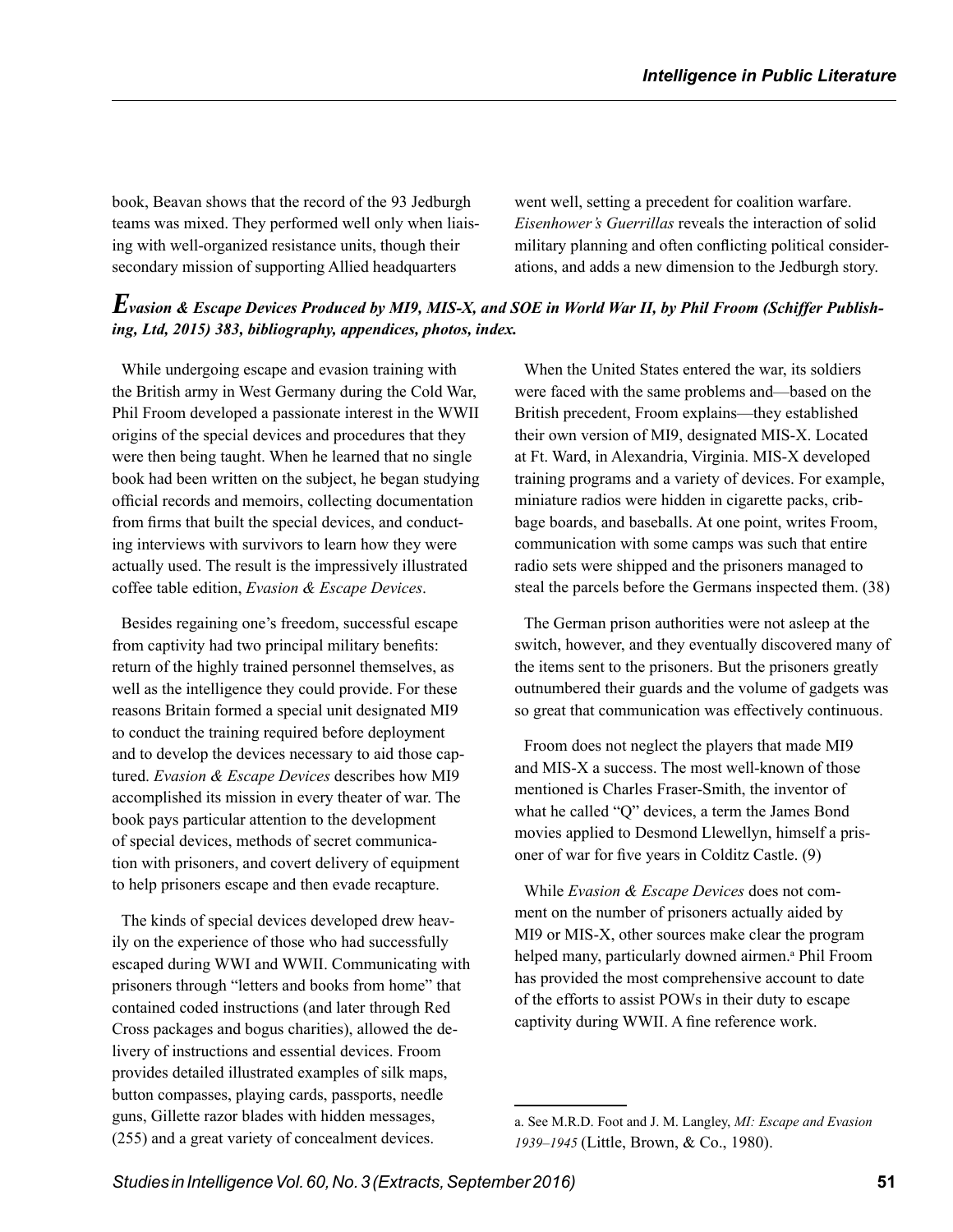*Looking Down the Corridors: Allied Aerial Espionage Over East Germany and Berlin 1945–1990*, by Kevin Wright and Peter Jefferies. (The History Press, 2015) 224, bibliography, appendices, photos, index.

Aerial photography was a major source of tactical and strategic intelligence throughout the Cold War for all participants. For many in the United States, its importance was highlighted publicly during the U-2 incident in 1960 and later with the satellite programs used during nuclear arms control negotiations with the Soviet Union. In addition to strategic collection platforms, each nation's military conducted fixed-wing aerial reconnaissance, which was common knowledge. But one Western aerial collection program was kept secret from the public during the Cold War, though ironically not from the Soviet Union. *Looking Down the Corridors* tells that story.

After the end of World War II, British, US, and French occupying forces reached an agreement with the Soviet Union that provided ground and air access to the divided city of Berlin from the Western occupied zone of Germany via three well defined virtual corridors. In the case of aircraft—military and civilian—the corridors created flight paths that passed over territory the Soviets and their allies would have to traverse before attacking the West. Thus, in the spring of 1946, Britain and the United States began secret aerial reconnaissance flights in the corridors. A wide variety of aircraft with photographic, SIGINT, and radar sensors were employed to collect data on targets on both sides of the corridors. The imagery recorded Soviet and later East German military activity for early warning purposes, while at the same time providing important order-of-battle intelligence.

Authors Kevin Wright and Peter Jefferies interviewed participants and examined records declassified since the end of the Cold War to produce a comprehensive record of flight operations and the intelligence they produced. For perspective, the authors include descriptions of the major events that influenced collection priorities—for example, the Berlin Airlift, the Czech

invasion, and even "non-corridor peripheral flights" (57) over Russia and the Baltic and Caspian seas.

Since four nations were involved in all activities involving Berlin, a Berlin Air Safety Centre (BASC) was formed to control all flights. In separate chapters on corridor operations for Britain, the United States, and France, the authors explain how they operated within the agreed-upon rules. They discuss the targets, types of aircraft employed, and the response of the Soviets when they attempted to harass (there was an occasional shootdown) aircraft they flying outside of agreed-upon altitude or geographic limits. With a few exceptions, no attempt was made to disguise the nature of the collection flights, since the aircraft had to open doors that concealed the cameras and were thus visible to the Soviets during flight. The Soviets did not file complaints, however, since they were flying their own reconnaissance missions. The result was that the flights were kept secret from the public. (186ff)

In addition to the corridor flights, the authors discuss the British military mission (BRIXMIS) in Berlin that flew light aircraft in the Berlin area from which crewmen employed handheld cameras to collect close-up imagery of Soviet and East German equipment such as the then-new T-72 tank.

The authors include a chapter on the joint imagery exploitation of US and British units that eventually provided imagery readouts. Their advance warning of what turned out to be the Czech invasion in 1968 and preparations for building the Berlin Wall are noted in a chapter discussing the value of the program.

*Looking Down the Corridors* documents a little known chapter in Cold War intelligence. It is meticulously documented, thoroughly illustrated, and well written. A really valuable contribution.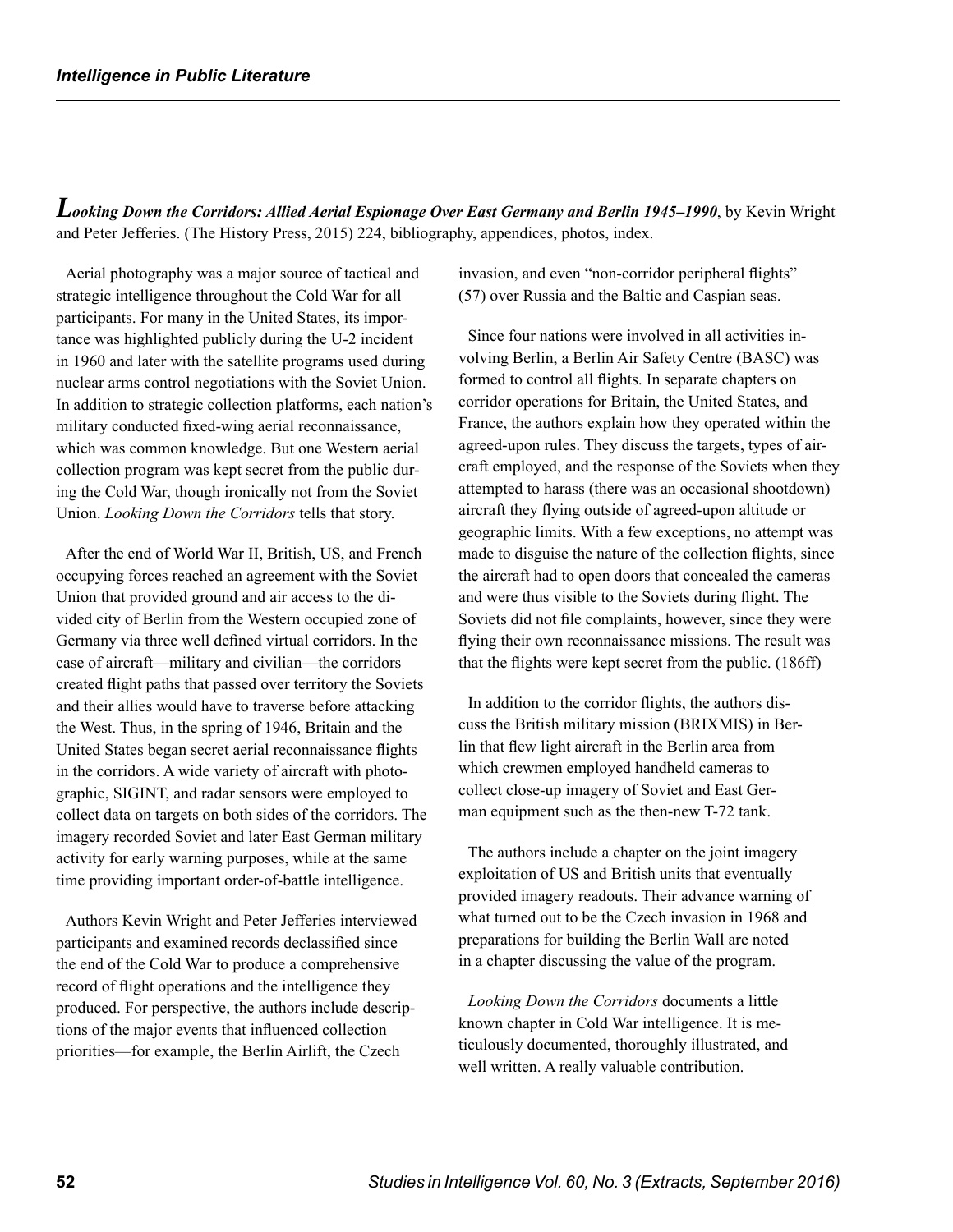*Operation Thunderbolt: Flight 139 and the Raid on Entebbe Airport, the Most Audacious Hostage Rescue Mission in History*, by Saul David. (Little, Brown and Company, 2015) 446, endnotes, bibliography, photos, index.

On Sunday 27 June 1976, Air France flight 139 left Ben-Gurion International Airport in Israel, where security was notoriously tight and landed in Athens, Greece, where security was notoriously light. By the time the plane left for Paris, the 283 passengers had been joined by a team of hijackers led by two German terrorists linked to the anti-fascist Baadder-Meinhof gang. Once airborne, they forced the pilot to divert to the Entebbe airport in Uganda. There, the Jewish passengers became hostages, while the others were sent on to Paris. With Ugandan President Idi Amin's complicity, the terrorists demanded the release of colleagues already in Israeli jails. Israel's policy was not to negotiate with terrorists. Seven days later, the hostage takers were dead and all but three of the Jewish hostages were back in Israel. Operation Thunderbolt fills in the details.

If this sequence of events rings a bell, it is because a movie was made of the event and many books have been written about the operation—five in the past six years alone. What, then, justifies this one? There are several reasons. It is an exciting, well-told story that keeps a reader's attention through the step-by-step planning and execution of the rescue attempt. More important, historian Saul David better illuminates the political controversies among Israeli president Yitzhak Rabin and his defense minister, Shimon Peres, and other participants in the operation. And finally, David supports his story with diaries, interviews with the surviving hostages, and official documents recently released.

As might be imagined, worldwide public reaction to the rescue was positive, except, of course, in Muslim and some African countries; official government responses, however, were not. David discusses attempts to condemn the operation in the UN and Britain's refusal to send a message of congratulations, as had Germany, France, and Switzerland, among others. The United States, writes David, had it both ways: President Ford sent a message expressing his "great satisfaction", while the State Department was upset that Israel had broken its agreement not to use military equipment supplied by the United States, in this case the C-130 aircraft, outside Israel. (349)

David provides hints at the role Israeli intelligence played. He notes that an "informant" drew a "map to mark the spot" where the murdered hostage Dora Bloch was buried; a copy of the map is included in the book. (360) Then evidence surfaced that Amin had ordered her execution while at the same time claiming she had been returned with the other hostages. At this point, Britain broke relations with Uganda. The mysterious death of Wadie Haddad—the sponsor of the hijacking—was not due to an incurable disease (as was claimed), but rather, according to one account, was the work of Mossad and a box of poisoned Belgian chocolates (his favorites) he consumed.<sup>a</sup>

In the end, David asks, did Operation Thunderbolt "make it harder for Israeli politicians to push through compromises required for peace"—even though it saved lives? (373) He leaves the answer to history.

a. Ami Pedahzur, *The Israeli Secret Services and The Struggle Against Terrorism* (Columbia University Press, 2009).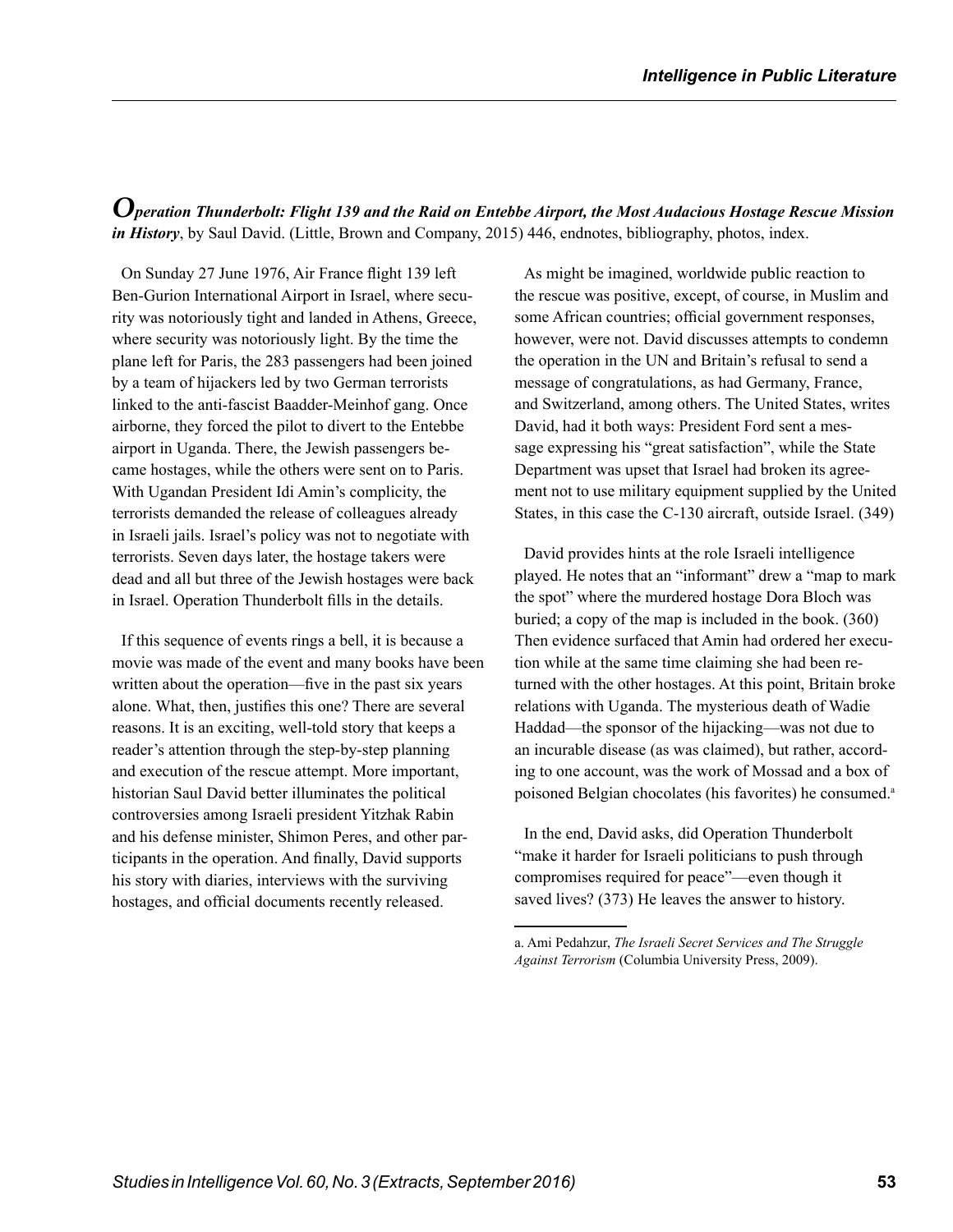*The OSS in World War II Albania: Covert Operations and Collaboration with Communist Partisans*, by Peter Lucas. (McFarland & Company, 2007) 210, endnotes, bibliography, photos, maps, index.

*OSS: Red Group 2—A Fisherman Goes To War*, by David G. Boak. (AuthorHouse, 2011) 227, photos, no index.

These two books, published long ago but only recently come to our attention, are about little known OSS operations. Both fill gaps in OSS history.

In his foreword to *The OSS in World War II Albania*, Fatos Tarifa, the former Albanian ambassador to the United States (2001–2005), makes an extraordinary claim: "This is an outstanding work and the first of its kind." (1) He is correct on both counts.

Author Peter Lucas, himself of Albanian descent, originally went to Albania intending to write a biography of Enver Hoxha, the Albanian dictator. When he came across a picture of Hoxha marching in Albania's WWII victory parade, one of the men with him was identified as Capt. Tom Stefan, the OSS liaison officer to Albania. Unaware that such a position existed, Lucas decided to abandon the Hoxha story, and pursue the OSS involvement. He went on to interview survivors, examine archival records, and visit safehouses employed in Albania.

Lucas soon learned that the British also had a liaison team in Albania, several of whose members had written memoirs with little detail about the OSS role. Both teams were aware the partisans were communists, but they were fighting the Nazis—the common cause justifying Allied provision of communications, supplies, and intelligence—and Lucas tells how it was done. He also discusses the sometimes awkward relationship between Britain and the United States as both competed for influence with Hoxha. But *The OSS in World War II Albania* mainly focuses on the exploits of several OSS team members. Lucas devotes chapters to each, devoting the most space to Captain Stefan, son of Albanian parents, who spoke Hoxha's same dialect and established a relationship, which was initially close, with the leader.

After the victory parade, Stefan's relationship with Hoxha deteriorated, a circumstance arising from politics, Hoxha's increasingly severe treatment of his enemies, and Stefan's marriage to an Albanian without Hoxha's permission. When the OSS was called home, Stefan smuggled his wife aboard the plane, ending his latent hopes of returning to Albania in a diplomatic post. After being rejected by the State Department for service as an Albania expert, Stefan's marriage deteriorated, and he ended up dying homeless in Los Angeles.

With his photographs and superb documentation—both Albania and American— *The OSS in World War II Albania* provides a fine contribution to the OSS literature.

*OSS: Red Group 2* is a memoir of David Boak's service with an operational group (OG), the combat element of OSS. The overall story of the OGs appeared in Albert Lulushi's recent book, *Donovan's Devils*.<sup>a</sup> Boak's contribution is a firsthand account of one man's service with partisans in North Africa, England, France, India, Burma, and China with his unit "Red Group 2."

Boak takes us from his fishing days in New Jersey, to college in North Carolina—interrupted by the war—to ski troops in Colorado, and finally to his adventures in OSS that began in early 1944. After service behind the enemy lines in France after the invasion, it was off to the Far East via California. He arrived in the China-Burma-India (CBI) theater in April 1945. By the time he reached China, after driving the Ledo Road from India, the war was nearly over. But he managed one assignment in conjunction with Chinese guerrillas behind Japanese lines and a few skirmishes after the war was over because the Japanese army hadn't gotten the word. Then, after more than six weeks afloat, Boak finally reached the "land of the Big PX" (215) and could go fishing again.

a. Albert Lulushi, *Donovan's Devils: OSS Commandos Behind Enemy Lines—Europe, World War II* (Arcade Publishing, 2016).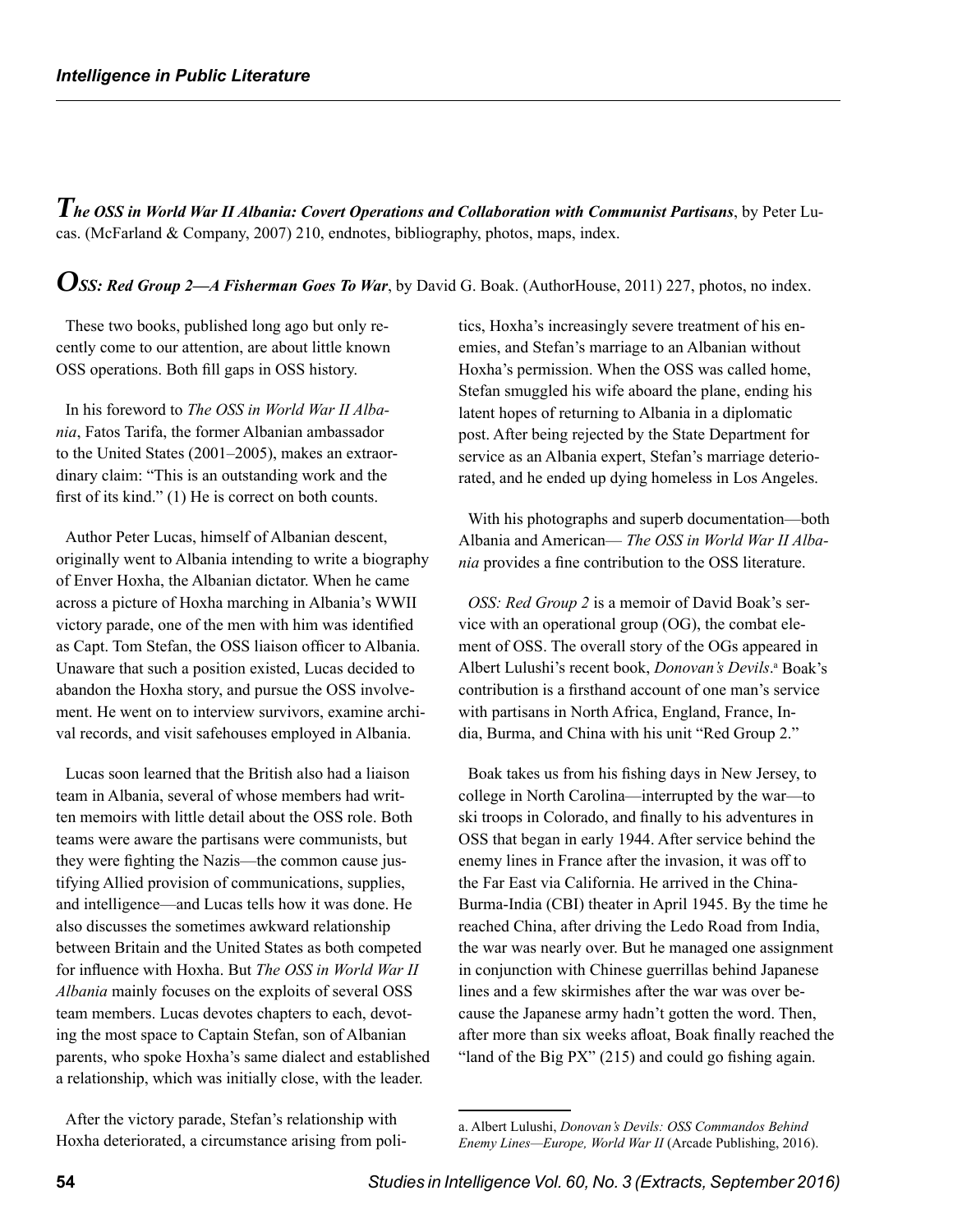*OSS: Red Group 2* concludes with some pertinent observations on what the Army forgot about guerrilla warfare after WWII and what it took to relearn it all again during the present difficulties. Boak has a good sense of humor and tells his story well.

*Rezident: The Espionage Odyssey of Soviet General Vasily Zarubin*, by Robert K. Baker. (iUniverse, 2015) 626, end of chapter notes, bibliography, appendices, photos, index.

If the era of the whistleblower didn't begin on 7 August 1943, it was certainly presaged by an anonymous letter addressed to "Mr. Hoover" that arrived that day at FBI headquarters. Among other revelations, it named all the KGB (NKVD) officers serving in the Washington rezidency, including Vasily Zubilin (true name Zarubin) the Rezident responsible for KGB operations in America during World War II.

FBI counterintelligence specialist and Russian linguist Robert Baker had been aware of the letter, and when it became public in 1995 it came to mind after he interviewed Zarubin's daughter Zoya—herself a former KGB officer—in 1996 as part of his FBI duties. After his retirement in 1999, and with Zoya's and her brother Peter's cooperation, Baker began the research that resulted in *Rezident*.

Zarubin is well known to enthusiasts of intelligence history for his frequently mentioned wartime service in the United States, where he coordinated the work of the Soviet Union's spies. Baker tells the rest of Zarubin's fascinating story. Born in 1894, he served in both the czar's army and the Red Army, from whence in 1919 he was recruited into the Cheka and rose to the rank of major general. In between, he was stationed in China, Finland, Demark (his first assignment and an illegal), France, Germany, and his first duty in the United States (also as an illegal).

Zarubin managed to survive the Red Terror purges in the late 1930s. In 1940 he was assigned to a Polish prisoner of war camp near Katyn, where a mass execution of Polish officers took place. Baker found no evidence that Zarubin participated in the so-called Katyn massacre ordered by Stalin, as some have charged. (351)

In July 1941, after the expulsion of the Soviet rezident in the United States—an interesting story in itself—Zarubin arrived to replace him. For the next four years, accompanied by his third wife, Liza—also an experienced NKVD officer, whose story Baker includes in some detail—the Zarubins worked diligently to run some of the most famous agents ever to serve the Soviet Union under the noses of the FBI.

Baker goes over Zarubin's cases at length. The Moscow investigation that followed the receipt of the anonymous letter absolved Zarubin of malpractice but turned up an administrative problem that led to his recall in 1944. After a later investigation ended well, Zarubin was given awards and made deputy chief of the first chief directorate, where he served until retirement in 1948. Baker suggests retirement was not Zarubin's choice but the result of one of Stalin's anti-Jewish campaigns. (552) After Stalin's death, Zarubin periodically was called back to train new officers. He died in 1972 of a heart attack.

*Rezident* is thoroughly documented with Western and Russian sources—VENONA, books, and interviews and supplemented with what Baker calls "administrative sections" that consider attributes of the Zarubin story that add background but can't be firmly attributed. Baker also adds detailed historical descriptions of events surrounding Zarubin's career that add helpful context. Baker has done a fine job showing how the KGB/ NKVD functioned against its "imperialist" enemies through the life of one of its most effective officers.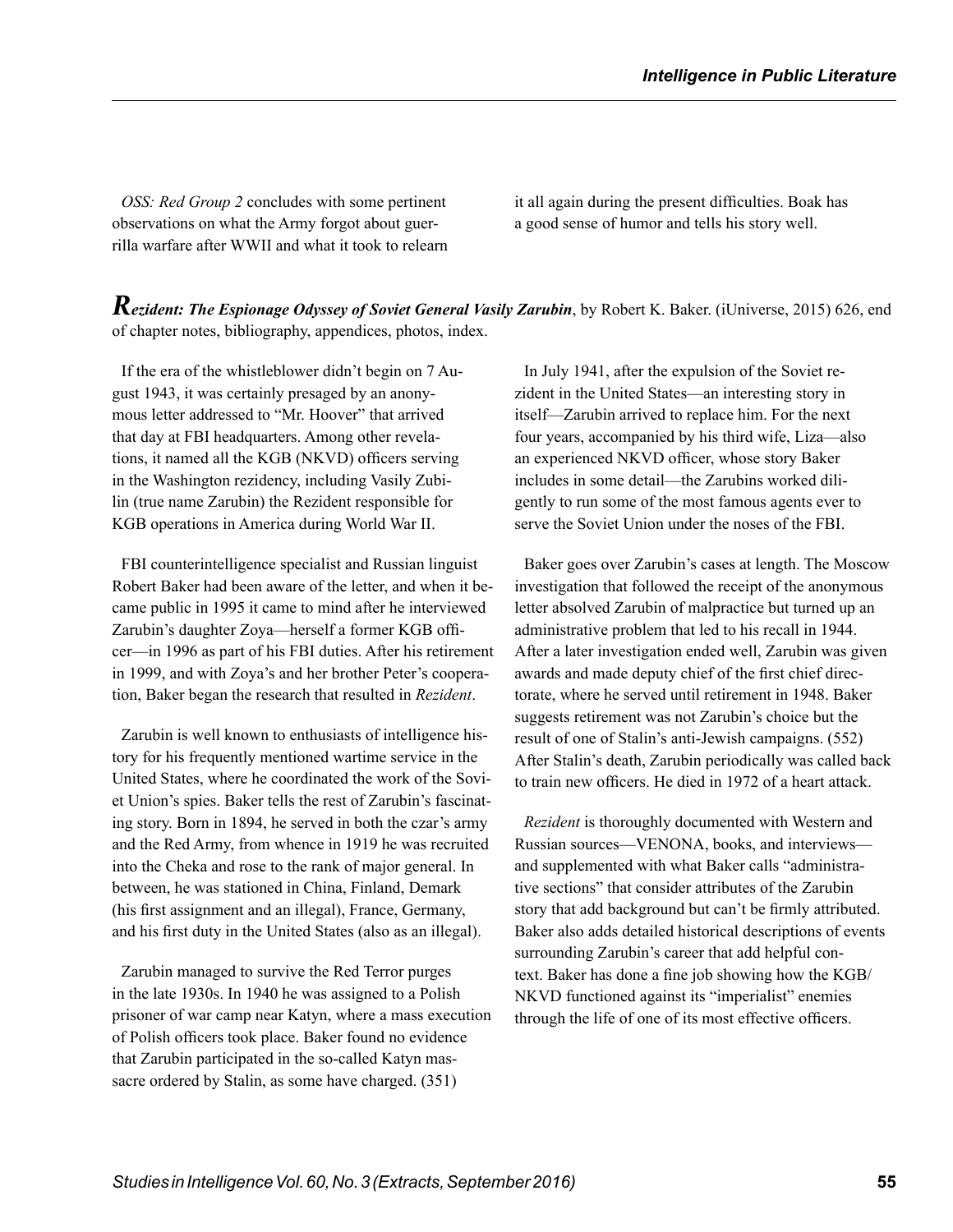*The Shadow Man: At the Heart of the Cambridge Spy Ring*, by Geoff Andrews. (I.B. Tauris & Co., 2015) 275, endnotes, bibliography, photos, index.

The Gresham public school in England, founded in 1555, has a webpage that recognizes notable "Old Greshamian" graduates. The citation for James Klugmann, class of 1931, notes he was a "contemporary of Donald Maclean"—not otherwise mentioned—and "a leading British communist who served with the SOE during the War and later became official historian of the Communist Party of Great Britain." *The Shadow Man* reveals other attributes that brought him to the attention of MI5.

After graduating Gresham, Klugmann attended Trinity College, Cambridge, in October 1931, where author Geoff Andrews depicts him as one of many prominent intellectuals who chose communism as the path to the future, at least for a while. It was Klugmann, however, who followed communism—openly—for the entirety of his life. He befriended others on the same path: he mentored Donald Maclean, Guy Burgess, Anthony Blunt, and US citizen Michael Straight.

Since Klugmann was an open communist known to MI5, he seldom participated in clandestine activities. At the urging of Burgess and Blunt, however, and somewhat reluctantly, according to Andrews, he helped Arnold Deutsch recruit John Cairncross, the so-called "fifth man," and, Andrews suggests, very likely worked to bring Oxford students to the attention of Soviet intelligence. (125)

By 1935, Klugmann had become a promising academic and "a person of enormous prestige, even a sort of guru." (74) He went to Paris for two years of research and, while there, became involved with Soviet propagandist Willi Münzenberg's Comintern activities. The pull of the party overcame his academic bent, and he abandoned his Cambridge studies to become a professional revolutionary. During this period, his travels for the Comintern included trips to India and China, where he met Chinese Communist Party Chairman Mao Zedong. (78)

When World War II began, Klugmann—apparently feeling no obligation to adhere to the German-Soviet Nonagression Pact of 1939—returned to England to join the Royal Army Service Corps as a private. Andrews observes that, as a communist well known to MI5, Klugmann should never have been allowed overseas, but as a result of an administrative foul-up he was sent to Egypt, where he learned Arabic. (129) His linguistic abilities, his knowledge of communist activities in Yugoslavia (acquired working for the Comintern), and help from a Gresham colleague soon earned him a position in SOE and a commission as an officer. MI5 and later historians suspected he aided both the Soviets and the British.

Klugmann never admitted manipulating reports to the advantage of the partisan, and Andrews concludes from his analysis of the allegations, "We can exonerate Klugmann from claims that he acted as a Soviet agent." (145) After the war, MI5 still kept him under close surveillance and even heard him admit during a talk at communist party headquarters that he had worked for Soviet intelligence before the war. (151) Still, inexplicably, they merely continued the surveillance.

Klugmann returned to work for the party after the war and became its "Cold War intellectual," editing several of the party's publications, contributing to its education programs, and eventually writing the first two volumes of a party history. His time as a party functionary was often difficult, as the Soviet leaders and their policies changed. Andrews goes over these times in detail, and they should be of interest to communist party historians.

MI5 made one more attempt to get evidence on Klugmann's spying by enlisting the help of Cairncross to gain a confession in a bugged conversation over lunch. It failed, as did Klugmann's refusal to be debriefed by MI5 in connection with the Philby case. (219, 223)

While in quasi-retirement in 1973, Klugmann gave an interview to the BBC "to discuss his love of book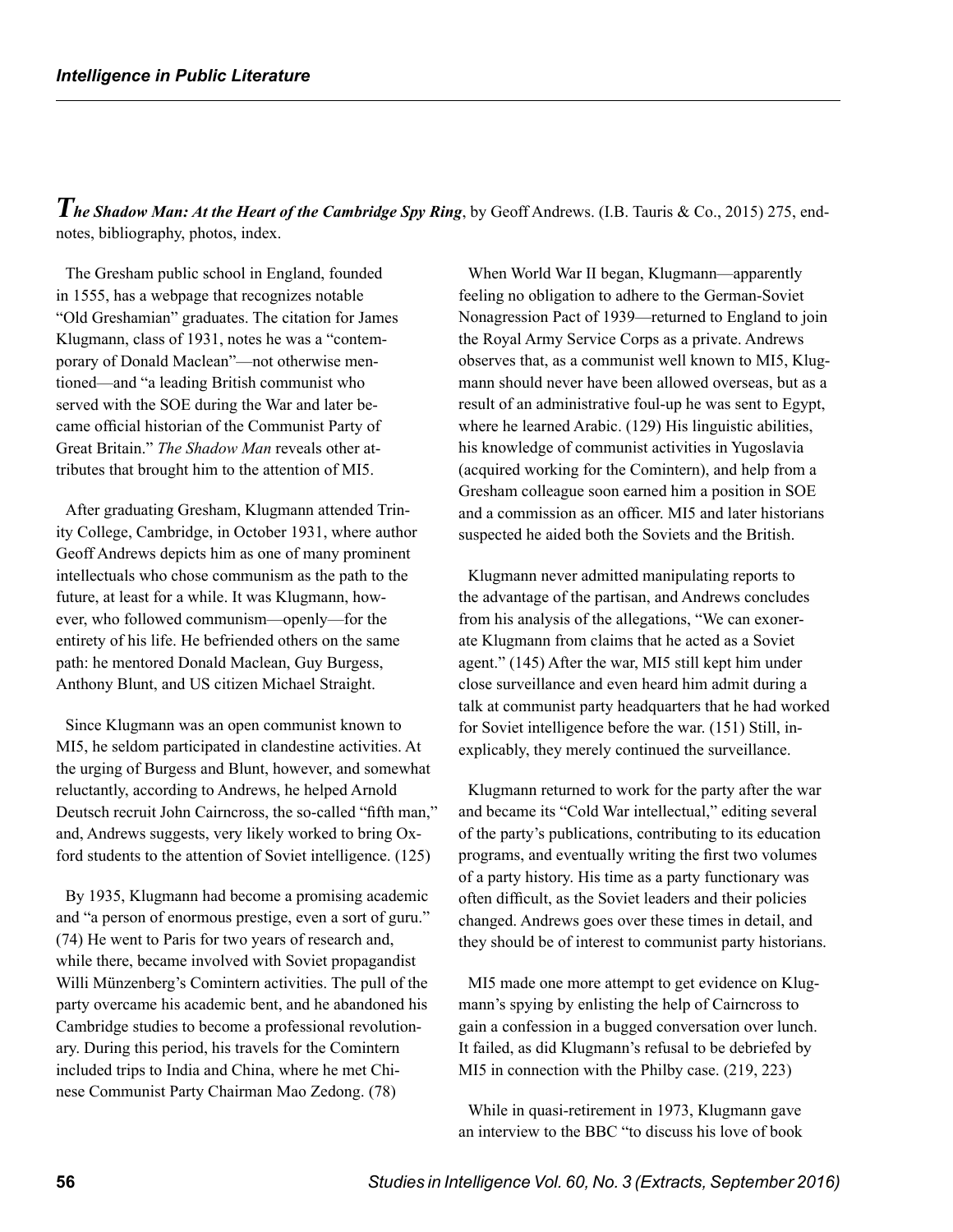collecting"—a most admirable passion—but he told the journalist that he "would hate to be remembered for my book collection." (234) He wanted to be remembered for his contribution to communism. *The Shadow Man* assures that is a goal only partially fulfilled.

### *Soviet Leaders and Intelligence: Assessing the American Adversary During the Cold War*, by Raymond L. Garthoff. (Georgetown University Press, 2015) 142, endnotes, index.

Throughout the Cold War, few Americans thought it likely there would be a hot war with the Soviet Union because of stated US national security policy and roughly offsetting military capabilities. Nevertheless, the United States and her allies remained concerned about Soviet expansionism and the intense propagation of its ideology. At the same time, however, "the United States was seen by Soviet political leaders and by their intelligence services as the 'Main Adversary'" because the Soviets saw the "American-led Western bloc waging political warfare against it." (ix) How then did intelligence and ideology influence the Soviet leadership's views and how did their perceptions of their adversaries evolve during the Cold War?

Raymond Garthoff, a former State Department officer and CIA analyst, and now a diplomatic historian at the Brookings Institution, is uniquely qualified to answer this question from the Soviet point of view, and he does so in *Soviet Leaders and Intelligence*. His approach is chronological. He examines "the interaction between the political recipients of intelligence assessments"— from Stalin to Gorbachev—and "the intelligence chiefs who provided them."  $(x)$ 

Initially, writes Garthoff, Stalin, the political realist, "did seek to continue the wartime Big Three partnership after the war, albeit in his own way," (1) and he reviews a number of actions that support this observation. At the same time, the Soviet ambassador to the United States reported to the 1946 Foreign Ministers meeting in Paris, that "the foreign policy of the United States, which reflects the imperialistic tendencies of American monopolist capital, is characterized in the post-war period by striving for world supremacy." (9) By the fall of 1947, this assessment was regarded as "too soft" and when

the COMINFORM was created later the same year, the official Soviet view was that the world was comprised of "two counterposed 'camps', with the capitalist/imperialist camp headed by the United States." (11). Thus did the United States become "firmly established as the USSR's main adversary" (15) and the Soviet intelligence services were reorganized to improve intelligence assessments that reflected the leadership's views. Garthoff discusses the changes in detail, adding that "none . . . had a discernible impact on Stalin's headstrong personal role in interpreting events and deciding policies." (16)

Despite the growing Soviet enmity, Garthoff sees hints of eventual coexistence in Stalin's policies that were continued by Khrushchev and each of his successors. As he discusses each regime in turn, Garthoff highlights the diminished impact of ideology on Soviet national policies as it continued its gradual decline until the arrival of Gorbachev's "new thinking." Here Garthoff stresses that "intelligence played no role in promoting the new thinking that fundamentally recast Soviet foreign policy," (82) though the KGB may not have realized it as they continued attempts to be influential. "Gorbachev's early interest in intelligence reports quickly declined," Garthoff notes, and he explains how that happened. As one KGB chief wrote later, "when the information confirmed Gorbachev's views, it was welcome. But when policy and reality started to diverge, with the situation in the country going from bad to worse, he did not want to know." (87) In the end, Gorbachev relied on his own political judgment, but that was not enough to save the Soviet Union. As KGB Vadim Kirpichenko wrote, "The bitter truth is that not the US Central Intelligence Agency, and not its agents of influence in the USSR, but we ourselves destroyed the state." (94)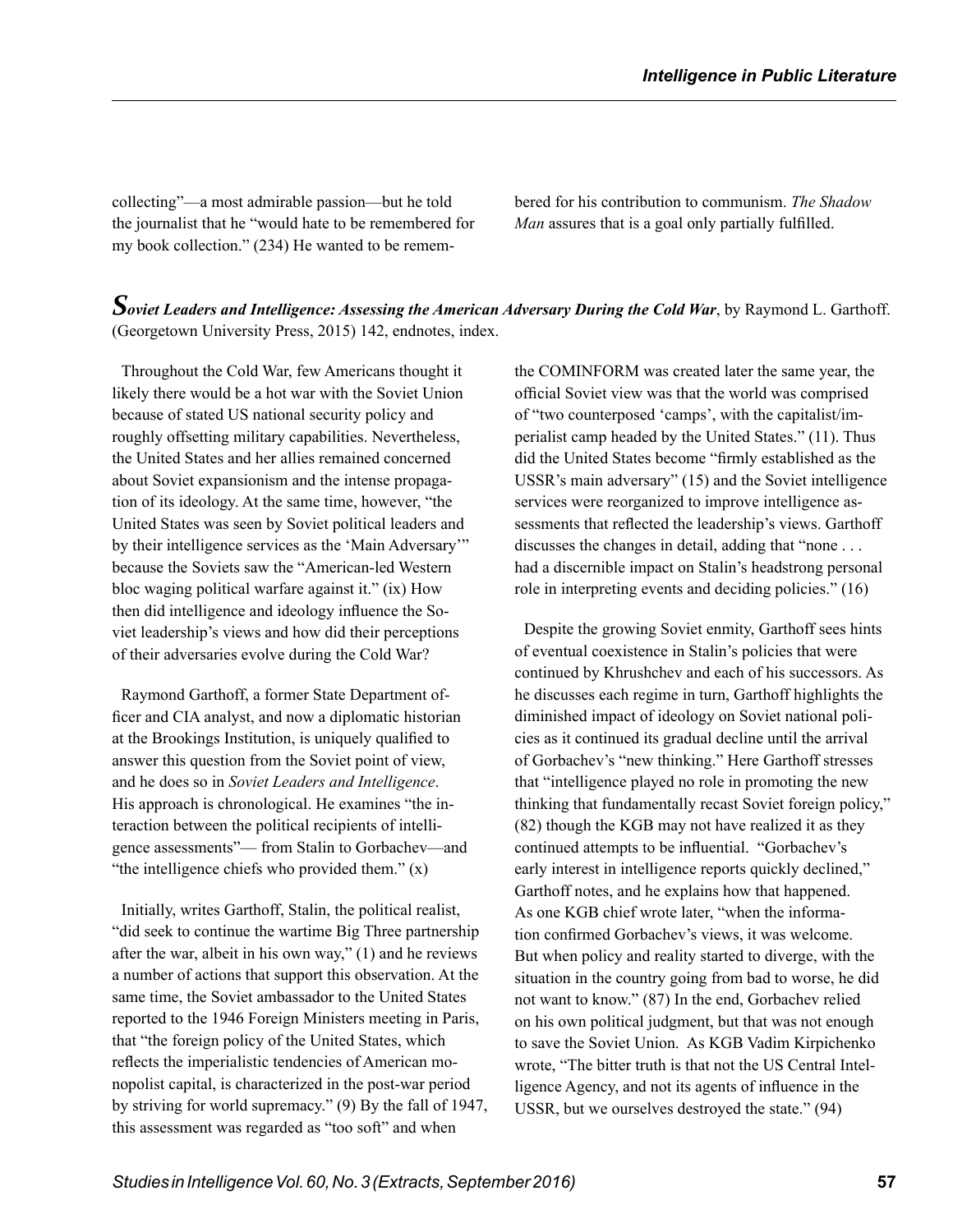*Soviet Leaders and Intelligence* concludes that, as the role of ideology and intelligence declined as primary factors in Soviet decisionmaking, the adversarial relationship with the West diminished and policy decisions were based on the judgment of Soviet leaders and their Western contacts. They no longer viewed the United States as a "permanent adversary . . . predestined to conflict." (101)

Garthoff's assessments, based largely on Soviet sources, are a valuable contribution to the explanation of why the Cold War ended as it did.

*Stalin's Englishman: The Lives of Guy Burgess*, by Andrew Lownie. (St. Martin's Press, 2016) 448, endnotes, bibliography, photos, index.

On Friday, 25 May 1951, two British diplomats boarded the ferry Falaise at Southampton, England, and headed for France. One, Donald Maclean, was on a watchlist and, when an immigration official recognized him, he was reported immediately to MI5—but MI5 failed to act in time. The car the two left behind had been rented by Guy Burgess of the Foreign Office; French and British intelligence offices were notified, but the French port police were not, and the diplomats disappeared.

In September 1952, at the suggestion of Ian Fleming, then executive editor at the Queen Anne Press, suggested to his former "old Estonian" colleague, journalist Cyril Connolly, that he publish a book about the still mysterious disappearance of Burgess, who had also attended Eton. In *The Missing Diplomats*, Connolly, discounting the possibility they were spies, speculated the two might have gone on a secret mission or been kidnapped.<sup>a</sup> Then in 1954, KGB defector Vladimir Petrov in his book, *Empire of Fear*, named Burgess and Maclean as Soviet agents and some of what the British and American intelligence services already knew became public.<sup>b</sup>

Gradually, over the next 45 years, more of the "missing diplomats" story emerged. They had not acted alone and several Cambridge compatriots who had also spied for the Soviets—Kim Philby, Anthony Blunt, John Cairncross, and Michael Straight—were publicly identified and dubbed "the Cambridge Spies." Their stories quickly became the subject of numerous scholarly and journalistic articles. Philby, Cairncross, and Straight also contributed with memoirs and, except for Cairncross, each was the subject of a biography.

*Stalin's Englishman*, the most recent contribution, is by far the most comprehensive biography of Guy Burgess. In many ways the most perplexing and controversial of the Cambridge spies, Burgess was also a complex, often conflicted human being. Author Andrew Lownie presents a life portrait of an attractive upper-class man from a good family, educated at Royal Naval College (Dartmouth), Eton, and Cambridge University. He was also an engaging conversationalist and an astute political analyst who relished dealing with people in high places. At the same time, Lownie reveals, he was a loyal communist; an alcoholic; a philandering homosexual; possessed of bad breath, dirty fingernails, an often untidy appearance. And yet, many friends tolerated his eccentricities while enjoying his company. Despite these qualities, Burgess was successively a BBC producer, an MI5 agent, an MI6 officer, a diplomat in London and Washington, and a productive Soviet agent whom no one in the government suspected until he defected.

Drawing on documentary material recently released by the British National Archives, which included Burgess's correspondence, memoirs by former colleagues, and interviews with past associates and family, *Stalin's Englishman* provides a chronological account of the highlights and challenges of Burgess's career. An example of the former is the day he spent with Churchill, a man he genuinely admired. (91ff) In the latter category, Lownie shows how Burgess succeeded in his double life

a. Cyril Connolly, *The Missing Diplomats* (Queen Anne Press, 1952), 14–15.

b. Vladimir Petrov, *Empire of Fear* (Praeger, 1956).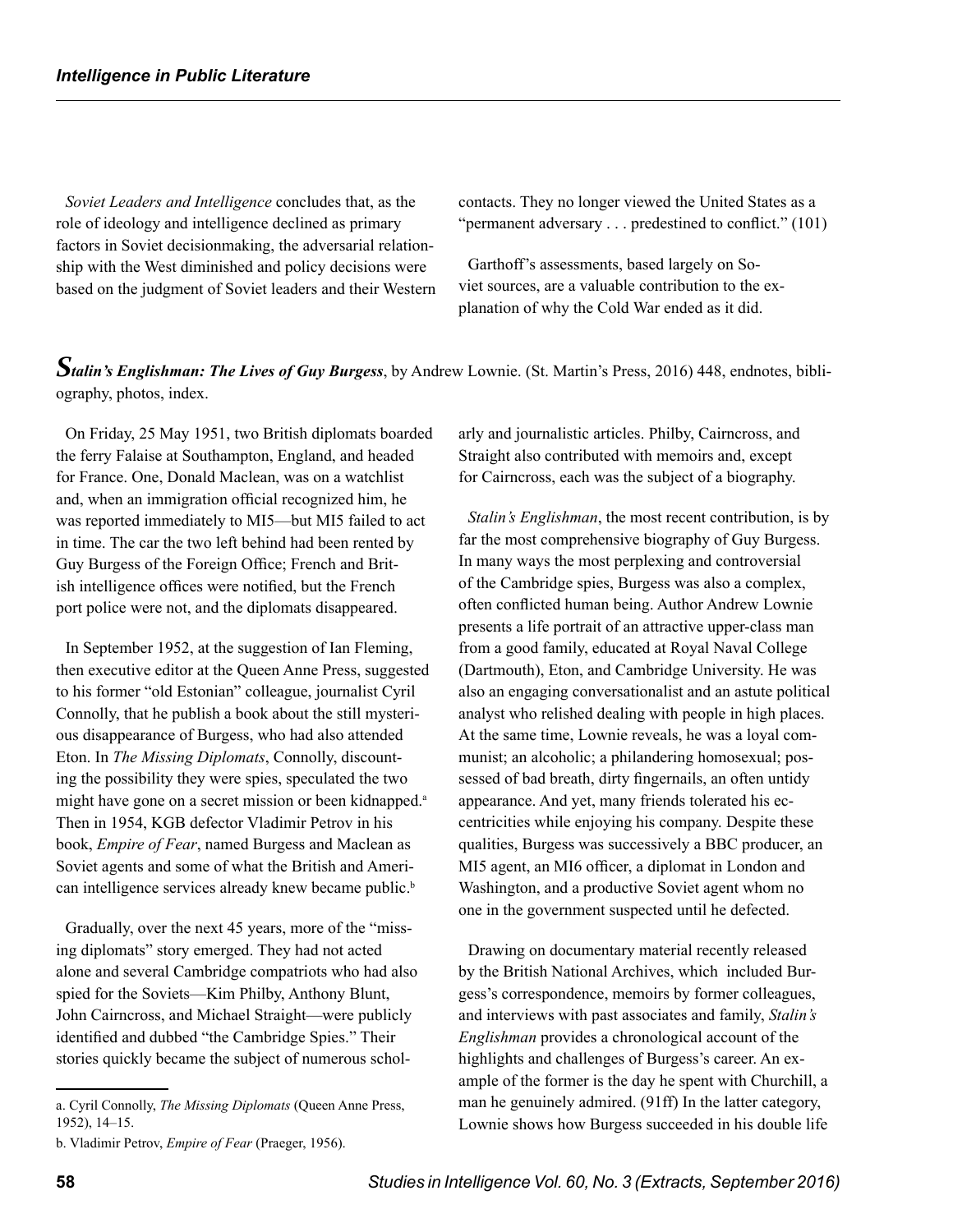in part because of class tradition (no one with his background could possibly be a traitor) and in part because of a bureaucratic willingness to overlook his eccentricities and his homosexuality, which was illegal at the time).

Lownie also provides some new material in *Stalin's Englishman*. Although a confirmed homosexual—a theme that pervades Lownie's book—Burgess "had several heterosexual affairs" and once introduced Clarissa Churchill—Churchill's niece and later Anthony Eden's wife—to his mother as his fiancé. (171) In another example, Lownie adds evidence that Burgess did in fact have a "roaring affair" with Donald Maclean, a topic often disputed in other accounts. (83) He also adds evidence that Burgess never met Philby in Moscow. And Lownie reports, for the first time, that an MI5 report noted that, at his death, Burgess was writing a memoir. (318)

A few chapters of *Stalin's Englishman* deal with Burgess's despairing life in Moscow after his defection. Perhaps Burgess summed it up best: "I'm a communist, of course. But I am a British communist, and I hate Russia!" (309) Guy Burgess died on 30 August 1963 from sclerosis of the liver, among other ailments. Donald Maclean spoke at the funeral. Burgess' remains were returned to England.

In his final chapter, Lownie considers the significance of Burgess's life. He includes the views of some KGB officers who worked with him in Moscow. His onetime London controller, Col. Yuri Modin, thought Burgess was the "moral leader" of the Cambridge spies. KGB General Sergei Kondrashev said Burgess was "the most important of the Cambridge spies" (323), a view Lownie, but not all former intelligence officers, share. This is a fine biography about an effective spy and a disgraceful traitor who lived to enjoy communist reality first hand. It fills a major gap in intelligence history.

*U.S. Navy Codebreakers, Linguists, and Intelligence Officers Against Japan 1910–1941*, by Capt. Steven E. Maffeo, U.S.N.R., Ret. (Rowman & Littlefield, 2016) 540, footnotes, bibliography, appendices, photos, maps, index.

For those who recall the 1970s, the title *Behind Closed Doors* brings to mind a country ballad sung by Charlie Rich. A generation earlier though, *Behind*  Closed Doors<sup>a</sup> was the title of a book about counterespionage, later to become a TV series, both based on the naval intelligence files of RAdm. Ellis M. Zacharias, a Japanese linguist, battleship commander, and later deputy chief of Naval Intelligence (ONI).

The profile of Admiral Zacharias is just one of the 59 "minibiographies" of ONI officers serving on 7 December 1941 included in Steven Maffeo's interesting book. Though there are three officers about whom full biographies have been written (Capt. Joe Rochefort, Adm. Edwin Layton, and Capt. Jasper Holmes), a 2013 poll of 40 serving naval intelligence officers "showed virtually no recognition" of the others. (xxii)

*U.S. Navy Codebreakers* seeks to make the contributions of these others part of the historical record. Maffeo has divided his book into four parts. The first deals with officers involved with radio direction-finding and traffic analysis. The second concerns cryptographers, cryptanalysts, and codebreakers. Part Three deals with linguists, translators, and intelligence officers, and the final part with what he calls "hybrids"—multiskilled and multiproficient.

Captain Maffeo, himself a former naval intelligence officer who also served the Army Signal Corps, has produced a fine reference that accomplishes just what it set out to do.

a. RAdm. Ellis M. Zacharias, *Behind Closed Doors: The Secret History of The Cold War* (G. P. Putnam & Sons, 1950).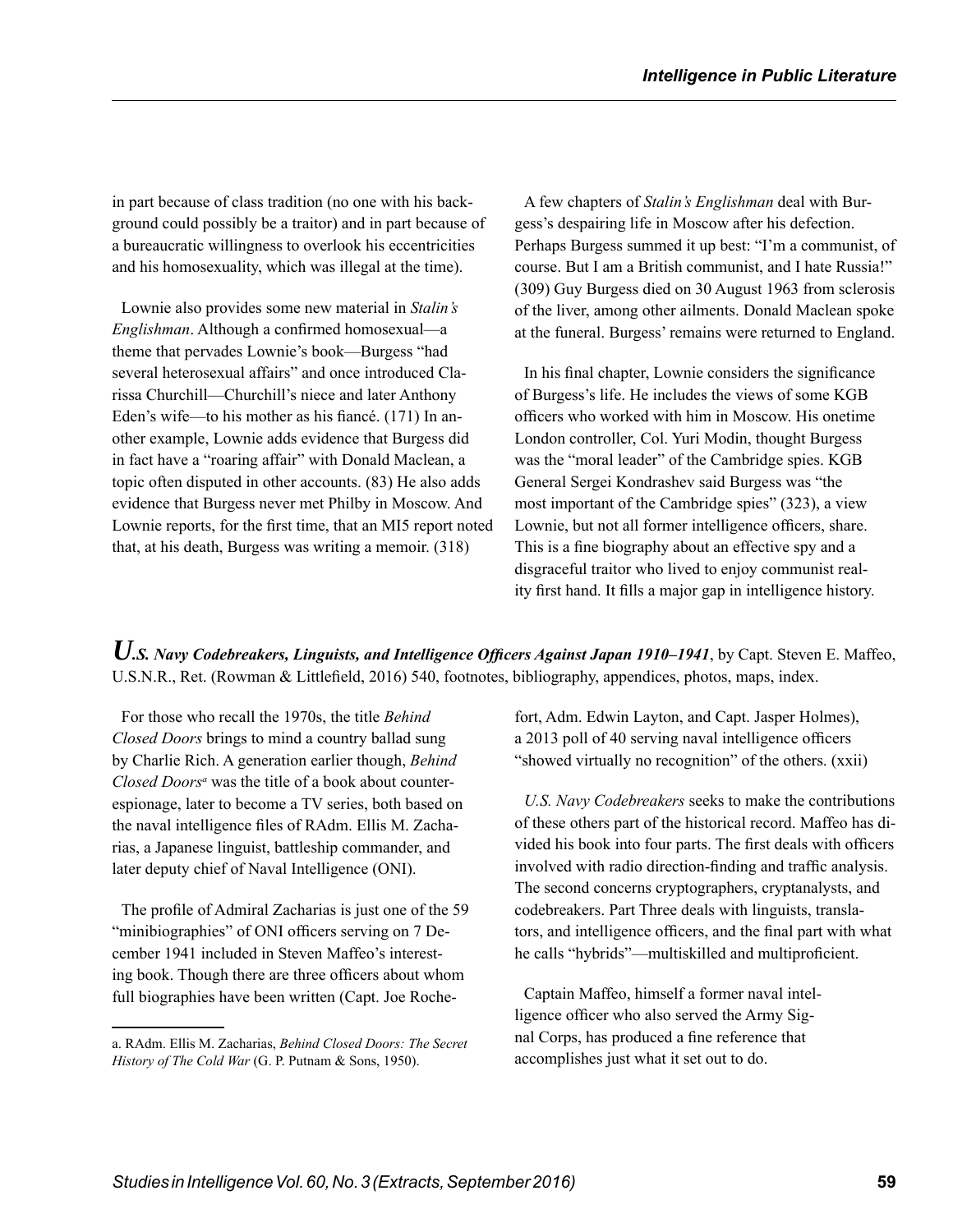#### *MEMOIRS*

*More Cloak than Dagger: One Women's Career in Secret Intelligence*, by Molly J. Sasson. (Connor Court Publishing Pty, Ltd., 2015) 316, endnotes, photos, index.

It took more than 60 years after the end of World War II for the role of senior women intelligence officers to be acknowledged with biographies. The first three were SOE officer Vera Atkins (OSS and SOE), CIA officer Virginia Hall, and MI6 officer Dame Daphne Park.<sup>a</sup> Now Molly Sasson, at 92, has contributed a fourth. Her autobiography, *More Cloak than Dagger*, adds to the recording of the wide range of intelligence duties these pathbreaking women accomplished.

Molly Sasson grew up in England, was educated in Holland, studied music in London, and joined the Royal Air Force during WWII. Fluent in French, German, and Dutch, she was assigned to intelligence duties. After the war, while stationed in Germany, she was called to London for a meeting with MI6 that changed her life. Grigori Tokaev, a Soviet aeronautical scientist co-opted by the GRU to work in Germany, had defected with his family. Sasson was asked to help MI6 and assist with his settlement in London, a task she performed well for two years.

Sasson's RAF service ended in 1954, after she became pregnant—a condition not allowed women in active serve at the time—and she went to the Netherlands where her by then-retired RAF officer husband had found work. It was there because of her fluency in Dutch that she was recruited by the Australian Security Intelligence Organization (ASIO). Among other duties, she soon began liaison counterespionage work with the Dutch

domestic security service (BVD), mainly against the KGB, a relationship that would continue for 14 years.

When the head of ASIO, Brigadier Sir Charles Spry, visited Holland in 1959, he briefed Sasson on the VE-NONA program and other ASIO operations, including his concerns that MI5 and the CIA were withholding important intelligence from his service. (He was right, since VENONA had revealed poor security in ASIO.) The situation improved somewhat in 1954, thanks to the defection to ASIO of KGB officer Vladimir Petrov, who also suspected ASIO had been penetrated by the KGB. Trusting Sasson, Spry offered her an appointment to ASIO to work in counterintelligence. She accepted and in 1960 moved to Australia.

For the rest of her career, Sasson would work on ASIO CI operations. She describes the many bureaucratic and political obstacles she encountered and adds vignettes on the Soviet penetration, investigations she conducted, most of which were resolved by quiet retirement—as opposed to prosecution—to her great frustration. By way of background, *More Cloak than Dagger* includes her assessment of the two principal sources Sasson used in her work—Oleg Gordievsky and Vasili Mitrokhin—and some of the precedent-setting controversies that influenced the development of ASIO. The latter include chapters on the Cambridge spies and Roger Hollis, the director general of MI5 and suspected Soviet agent.

Sasson retired in 1983 and became an international cat show judge—a longtime hobby—and later Consul-General of the Republic of San Marino. But she will be remembered more by her former colleagues for her precedent-setting work as an intelligence officer.

a. Sarah Helm, *A Life In Secrets: The Life of Vera Atkins and the Lost Agents of SOE* (Little, Brown, 2005); Judith L. Pearson, *Wolves At the Door: The True Story of America's Great Female Spy* (The Lyons Press, 2005); Paddy Hayes, *The Queen of Spies: Daphne Park Britain's Cold War Spy Master* (The Overlook Press, 2016).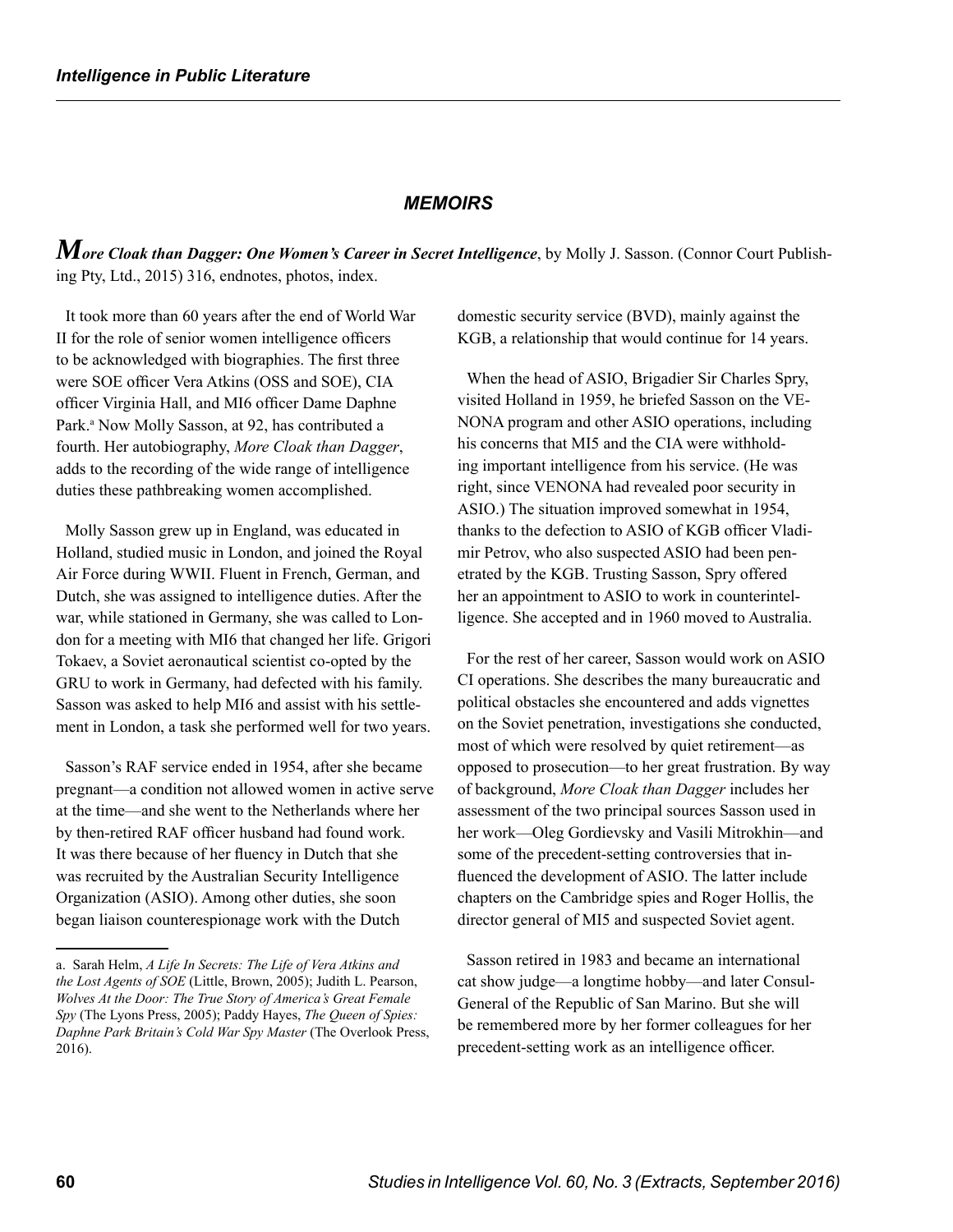*The Secret Ministry of AG. & Fish: My Life in Churchill's School for Spies*, by Noreen Riols. (Macmillan, 2013) 304, no index.

Intelligence-related codenames are often intended to deflect attention from an operation's true purpose or person's actual duties. "Manhattan Project" and "Tube Alloys" were US and UK codenames, respectively, for aspects of atom bomb programs, and "The Fluency" committee concerned a British molehunt—not language competence. Perhaps the most unusual WWII codename was the "Secret Ministry of AG. & Fish," a fictitious British war cabinet office created by Noreen Riols to put her mother's mind at ease—she never learned the truth—while her daughter was employed by the Special Operations Executive (SOE).

In her memoir of the same name, Ms. Riols, the only woman survivor of SOE's F Section (concerned with operations in France), relates how she ended up training officers who were to be sent behind German lines in France. Her path to SOE was unusual. Called to duty as a teenager, she was faced with service in a munitions factory or the military. She initially chose the Women's Royal Naval Service (WREN) "mainly because I liked the hat." (11) But the bureaucracy disagreed with her choice. The rules also kept her out of a BBC job she had been offered. About to be sent to a factory, she was saved by an SOE recruiter. Her qualifications included fluency in French and a willingness to keep her work secret. That she was young and attractive, she would eventually learn, also mattered.

At first Riols "didn't really have a job title . . . I was a general dogsbody . . ." (25) or—in indisputable English—a girl-Friday. But the work was interesting and she met some of the most famous SOE

officers, including Forest Yeo-Thomas and Leo Marks, the cryptographer whose father owned the "84 Charing Cross Road" antiquarian bookstore.

Eventually she was transferred to the training facility at Beaulieu "where future agents learned the art of spying." (130) There were 25 officer instructors at Beaulieu, all but two who had served in France and escaped when their codenames became known to the Germans. One of the two civilians was the "handsome, charming, efficient—everybody liked him—Kim Philby." (133)

Riols was one of three women at Beaulieu who became "decoys." (149) Their job was to meet trainees "by coincidence" in their off duty hours at hotels or pubs. After striking up conversations, they would try to persuade them—by any means necessary—to reveal details of their upcoming missions. Riols tells stories about those who "couldn't resist a pretty face" (157) and were released from the program.

Throughout the book, Riols includes diversions that reveal some of the operations undertaken by SOE agents and the price they paid when caught. She also includes stories about the political battles that occurred within MI6, an organization that did not look favorably upon SOE.

*The Secret Ministry of AG. & Fish* concludes with some reminiscences of Riols's post-war life and her contributions to preserving the SOE story. This engaging book, written from the perspective of a low-level employee, adds to the richness of the literature of SOE's wartime service.

*Secret Revolution: Memoirs of a Spy Boss*, by Niël Barnard as told to Tobie Wiese (Tafelberg, 2015). 304, endnotes, photos, index.

Change at the top often results in a period of bureaucratic, if not operational, uncertainty in an intelligence agency. And when the new chief is in his 30s, comes

from academia, has no prior intelligence experience, and arrives with a mission to bring order to a chaotic security situation, the chances of success are slim. These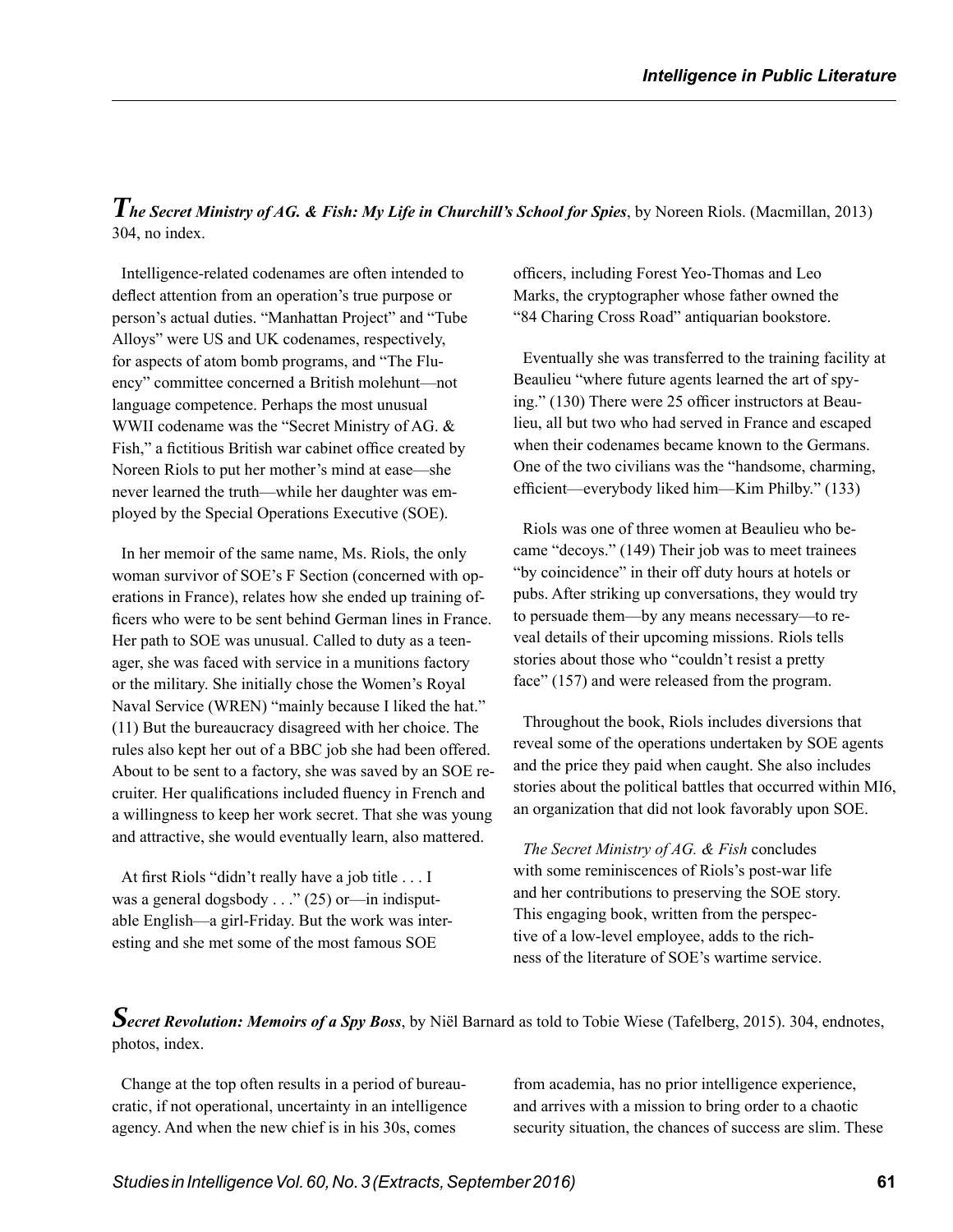were the circumstances that Niël Barnard faced in 1980 when South Africa's Prime Minister P. W. Botha suddenly appointed him to head the National Intelligence Service (NIS). Curiously, Botha never explained his choice, and the surprised Barnard never asked. (35)

Bernard's initial marching orders were to provide the prime minister with honest assessments of the data his service was given for analysis. Of course this required receipt of accurate and timely information. But at that time collection was the province of the military and the police, and both bureaucracies wanted to be the one to inform the PM. The initial result was chaos. But in the end, Barnard, with the Botha's backing, won the day. He redefined the NIS mission to include responsibility for relations with foreign intelligence services, collection of foreign intelligence, a separate cryptologic capability, and the protection of foreign dignitaries. Domestic security responsibilities were parceled out to other agencies.

With these issues settled, Barnard describes in general terms the NIS relationships and operations with various foreign services in Africa, Russia, and the West. He clearly admires the MI6, the German BND, and the Mossad but dismisses CIA with the comment that it "would not win many gold medals in an intelligence Olympiad." (86) As to the KGB, he is proud that NIS honored its request to keep their extensive contacts secret from the CIA. (91)

 By 1986, with NIS providing reliable intelligence, Botha "accepted, perhaps with reluctance, that a negotiated settlement was the best option to solve our political predicament" with the increasingly violent African National Congress (ANC). (150) Progress was slow. In 1988, Botha charged Barnard, by now a trusted confidant, with heading up a small government team to conduct more formal exploratory talks. Barnard writes that Botha acknowledged that the only result would be a majority black government with Mandela as president. Barnard met with Mandela some 50 times, during which he tried to get Mandela to halt the violence before he and his colleagues were released and elections held. Mandela refused and eventually Botha and his successor F.W. De Klerk gave in.

Apartheid was abolished in February 1990; Mandela was released; and Barnard resigned, returning to his family and academia. *Secret Revolution* tells an unusual success story that demonstrates what sound management practices can achieve when applied firmly and how a trusted intelligence chief quietly accomplished a delicate political mission that helped create a new democratic government.

### *INTELLIGENCE ABROAD*

*East Asian Intelligence and Organised Crime: China, Japan, North Korea, South Korea, Mongolia,* Stephan Blancke, ed. (Verlag Dr. Köster, 2015) 480, footnotes, no index.

Editor/contributor Dr. Stephan Blancke writes that he works as an analyst and lecturer in a "government function" in Germany. (476) A political scientist and lawyer, he concentrates his research on international state- and non-state intelligence matters, especially North Korean and Chinese espionage. The idea for the present book grew out of his academic studies, where he realized how little was available in English on East Asian intelligence, particularly the five countries covered here.

*East Asian Intelligence and Organized Crime* contains 22 articles—an introduction, five articles on China, four on Japan, three on South Korea, six on North Korea, and three on Mongolia—each written by a specialist in the intelligence service covered. Organized crime is included because it is a problem in each country and internationally, and state intelligence and security agencies are responsible for dealing with it.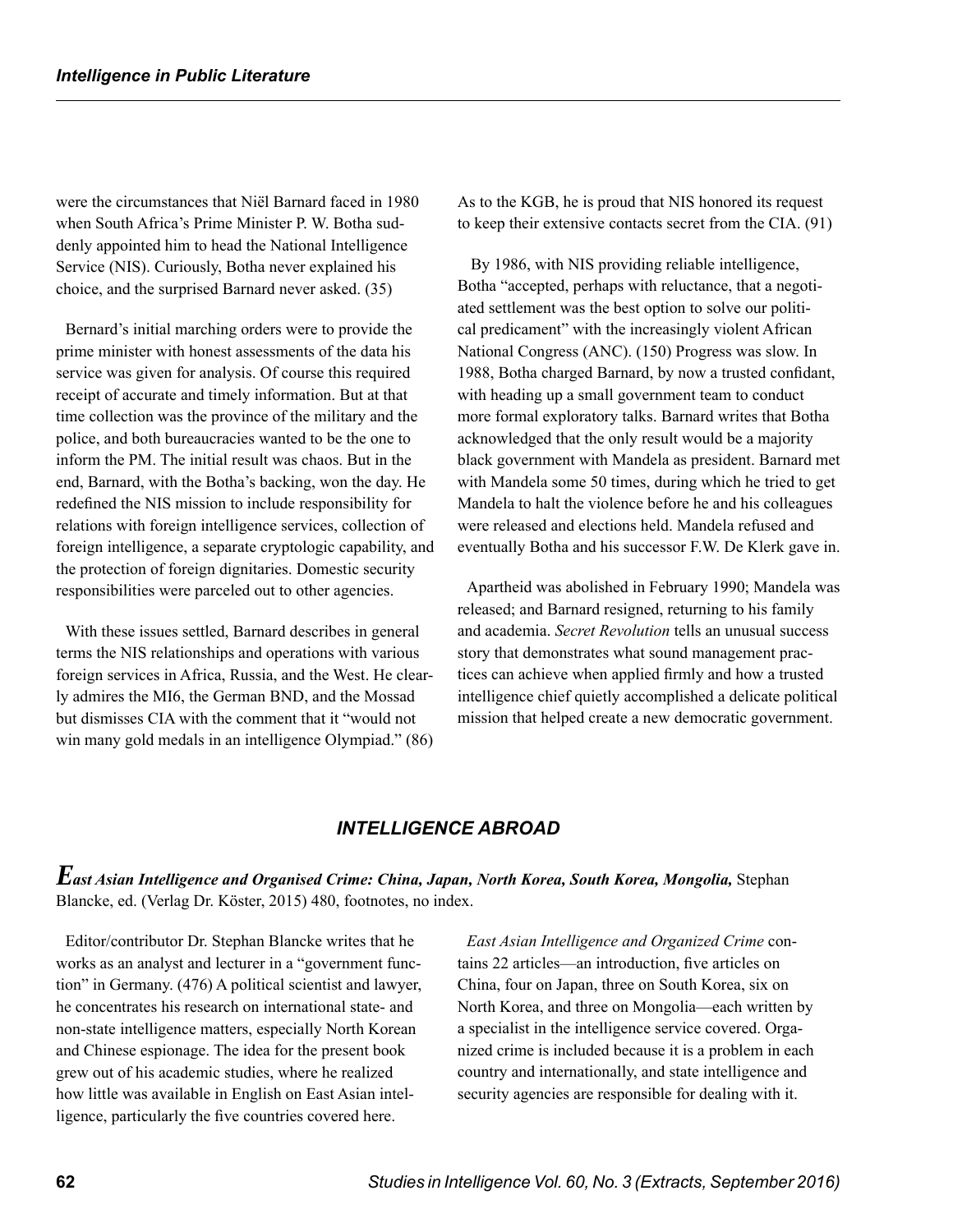The depth of each of the discussions concerning these intelligence agencies and their associated cultural backgrounds and crime related organizations varies. Each country has at least one article devoted to intelligence services, though only the article on China's intelligence provides organization charts—and these are very general. The section on Mongolia's services is the most general, while articles on Japan, South Korea, and North Korea, in particular, offer more detail. Versions of several articles have appeared in relatively obscure journals. The documentation in each case is substantial.

*East Asian Intelligence and Organized Crime* offers a glimpse of intelligence services in countries that is not found elsewhere in English. Dr. Blancke has performed a valuable service.

### *Labyrinth of Power*, by Danny Yatom (Danny Yatom and Contento, 2016) 733, photos, no index.

Maj. Gen. Danny Yatom served in the Israeli Defense Forces and was chief of staff and security adviser to Prime Minister Ehud Barak before being elected to the Knesset, where he served until he retired in June 2008. But of principle interest here is the period 1996–98, when he was director of the Mossad, and *Labyrinth of Power*  begins with his account of that challenging assignment.

Joining Mossad from the military meant Yatom was an outsider and he worked hard to gain the confidence and respect of his subordinates. An early challenge concerned a senior case officer whose premier agent absolutely refused to be handled or even to meet any other case officer. This arrangement lasted for 23 years before Yatom and a colleague decided to investigate. Surveillance soon proved the case officer was his own agent and he went to prison. A precedent had been set.

But counterterrorism, writes Yatom, was Mossad's high priority mission at the time, and its overseas operations sought to penetrate Hamas and the related organizations that continued to kill Israelis. After Hamas attacks in Jerusalem in August and September 1997, the prime minister decided to respond by assassinating a senior Hamas leader. Mossad was assigned the operation. Yatom provided a list of priority Hamas targets. Prime Minister Netanyahu and his security advisers selected Khalid Mashal, then living in Amman, Jordan, where Hamas had its headquarters. Yatom opposed the selection for three reasons. First, Mashal wasn't senior enough. Second, Jordan had just recently signed a peace treaty with Israel, and third, Yatom was a personal friend of

King Hussein. In fact, Yatom had been his guest in Amman just weeks before. But he eventually agreed with the PM's decision and Mossad planned the operation.

Its execution was a disaster. "Nearly everything that could go wrong, did." (20) Mashal survived, though he was hospitalized with mysterious symptoms. Moreover, the Jordanians arrested several of the Mossad officers. Yatom writes that he was forced to plead with the king for their return and, as partial compensation, offered to give "the Jordanians the means to save Mashal's life." (25) The king agreed and the operatives were returned but only after Israel was forced to release key Hamas leaders then in Israeli prisons.

Yatom is not the first to tell this story. Australian journalist Paul McGeough wrote a book about it and there are important differences.<sup>a</sup> While Yatom does not mention what caused Mashal's hospitalization, McGeough wrote that a poison was injected in his ear as the assailant walked by him. Further, Yatom states that Netanyahu instructed him to do what was necessary to save Mashal and get his officers back. McGeough's version is that the Jordanians eventually realized Mashal had been poisoned and a furious King Hussein called Netanyahu and demanded the antidote if he wanted to get his men back.

There is no way to reconcile the differences; Yatom doesn't mention McGeough's book. But he does add

a. Paul McGeough, *Kill Khalid: The Failed Mossad Assassination of Khalid Mishal* [sic] *and the Rise of Hamas* (The New Press, 2009).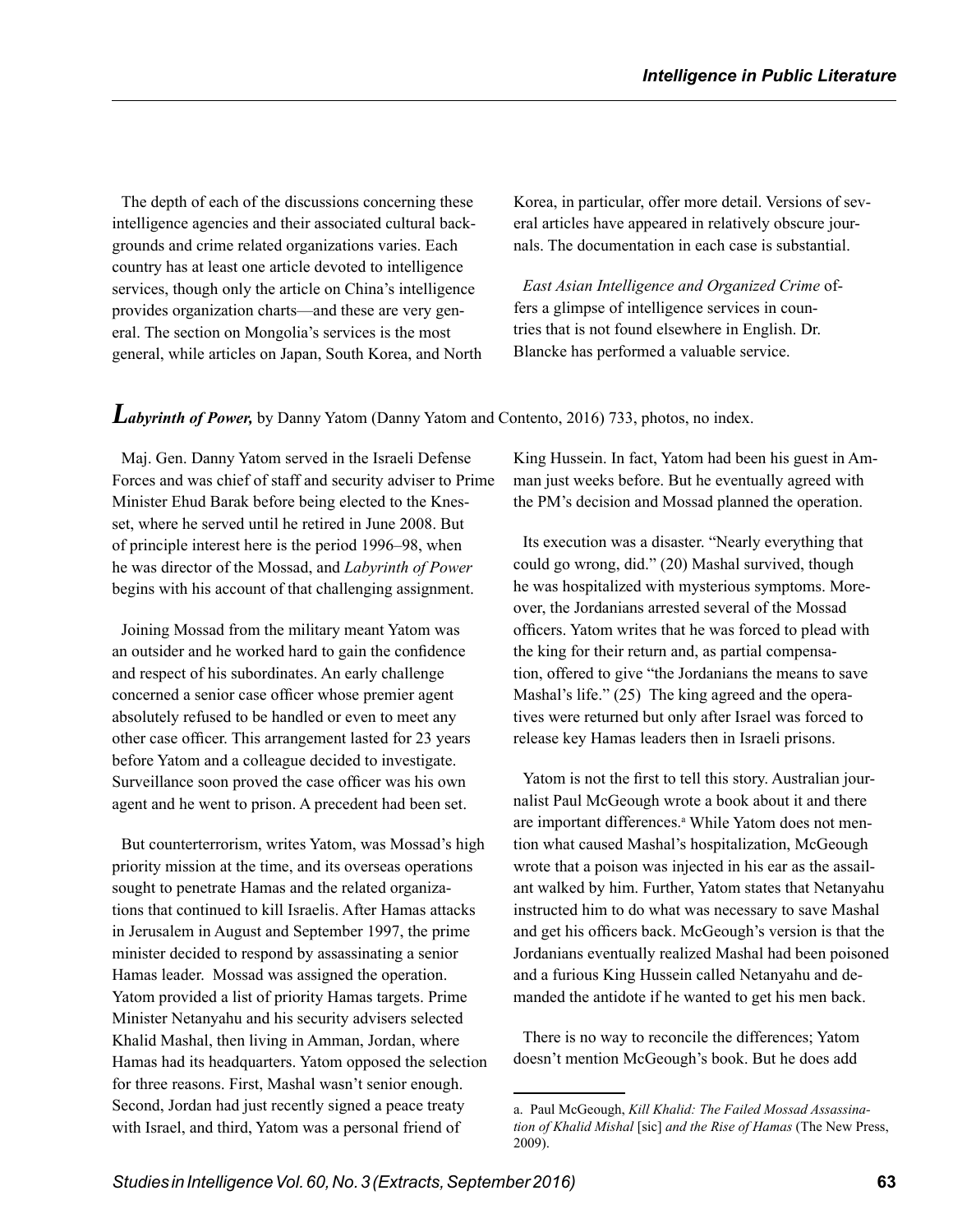considerable detail about the principal Israeli players and the two investigations—one staffed by members outside the government and one by the government—that looked into the fiasco. Both investigations were critical of Yatom, but not of Netanyahu, though they did not recommend he resign. Yatom describes the bureaucratic politics at work as various players sought to protect their careers.

Then a second disaster hit. A Mossad team sent to Europe by Yatom's deputy and unknown to him, was caught implanting bugging devices in Hezbol-

lah facilities in Bern, Switzerland. (85)<sup>a</sup> Two catastrophes so close together was too much for the prime minister PM; Yatom's resignation was accepted.

*Labyrinth of Power* also tells of Yatom's upbringing and his post-Mossad career working with several prime ministers while participating in attempts to reach a peace agreement with the Palestinians at Camp David and Oslo. Though unsourced, the book is a firsthand account and thus worth serious attention—while keeping in mind that differing views exist.

v v v

a. Ibid, 229. McGeough's account says there were seven European cities involved.